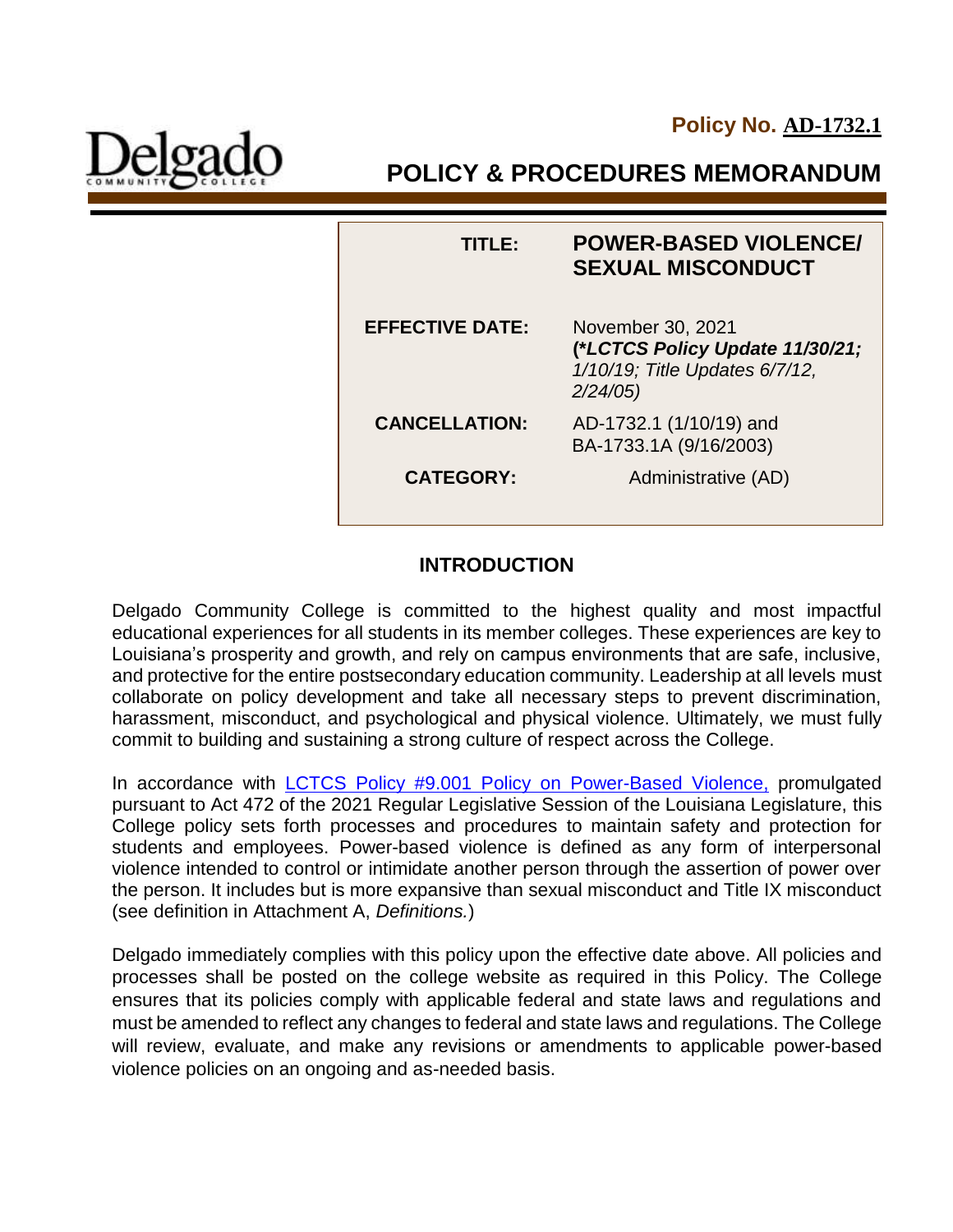# **POLICY STATEMENT**

Delgado Community College prohibits discrimination on the basis of sex. This policy applies to all college campuses in accordance with federal and state law, including Act 472 of the 2021 Legislative Session of the Louisiana Legislature (Act 472), Title IX of the Education Amendments of 1972 (Title IX) and Title VII of the Civil Rights Act of 1964 (Title VII), the Violence Against Women Act (VAWA), The Jeanne Clery Disclosure of Campus Security Policy and Campus Crime Statistics Act (Clery Act), and other applicable laws.

*The comprehensive scope of this Policy includes procedures to address both power-based violence (which includes sexual misconduct) and Title IX conduct (see Power-Based Violence/ Title IX Formal Grievance Procedures).* The College implements policies, procedures, practices, and educational programs to prevent, respond to, and redress incidents involving acts of power-based violence including sexual misconduct and Title IX conduct (see Attachment A, *Definitions.*). This Policy is designed to help Delgado create and maintain safe learning, working and living environments for all individuals who participate in the College's activities and programs, including online instruction. It reflects Delgado's strong commitment to promoting an environment that is free from power-based violence which includes sexual misconduct and Title IX conduct.

Delgado Community College may develop supplementary procedures to further support the implementation of this Policy. However, this Policy establishes various mandatory obligations with which all college policies must comply.

Inquiries about the application of this policy should be directed to the College's Title IX Coordinator, whose contact information is available on Delgado's Title IX website. The College shall provide additional information about Title IX on their Title IX website and provide additional information about the U.S. Department of Education's Office for Civil Rights.

This Policy is not intended to infringe upon or restrict rights guaranteed by the United States Constitution, including the right to free speech under the First Amendment or the due process clauses of the Fifth and Fourteenth Amendments.

# **NON-DISCRIMINATION**

As required by [LCTCS Policy #9.001 Policy on Power-Based Violence,](https://campussuite-storage.s3.amazonaws.com/prod/1558543/91b64910-2d2e-11e8-8c09-0a7155647e8a/2332545/120ee03a-31cd-11ec-bca0-02b4ec425fd5/file/9.001%20LCTCS%20POLICY%20ON%20POWER-BASED%20VIOLENCE%2010.20.21.pdf) Delgado Community College publishes a notice of nondiscrimination in this power-based violence policy. As required, this notice is distributed to all students, employees, applicants for admission and employment, and other relevant individuals, is prominently displayed on the Delgado website, and is included in publications of general distribution that provide information to students and employees.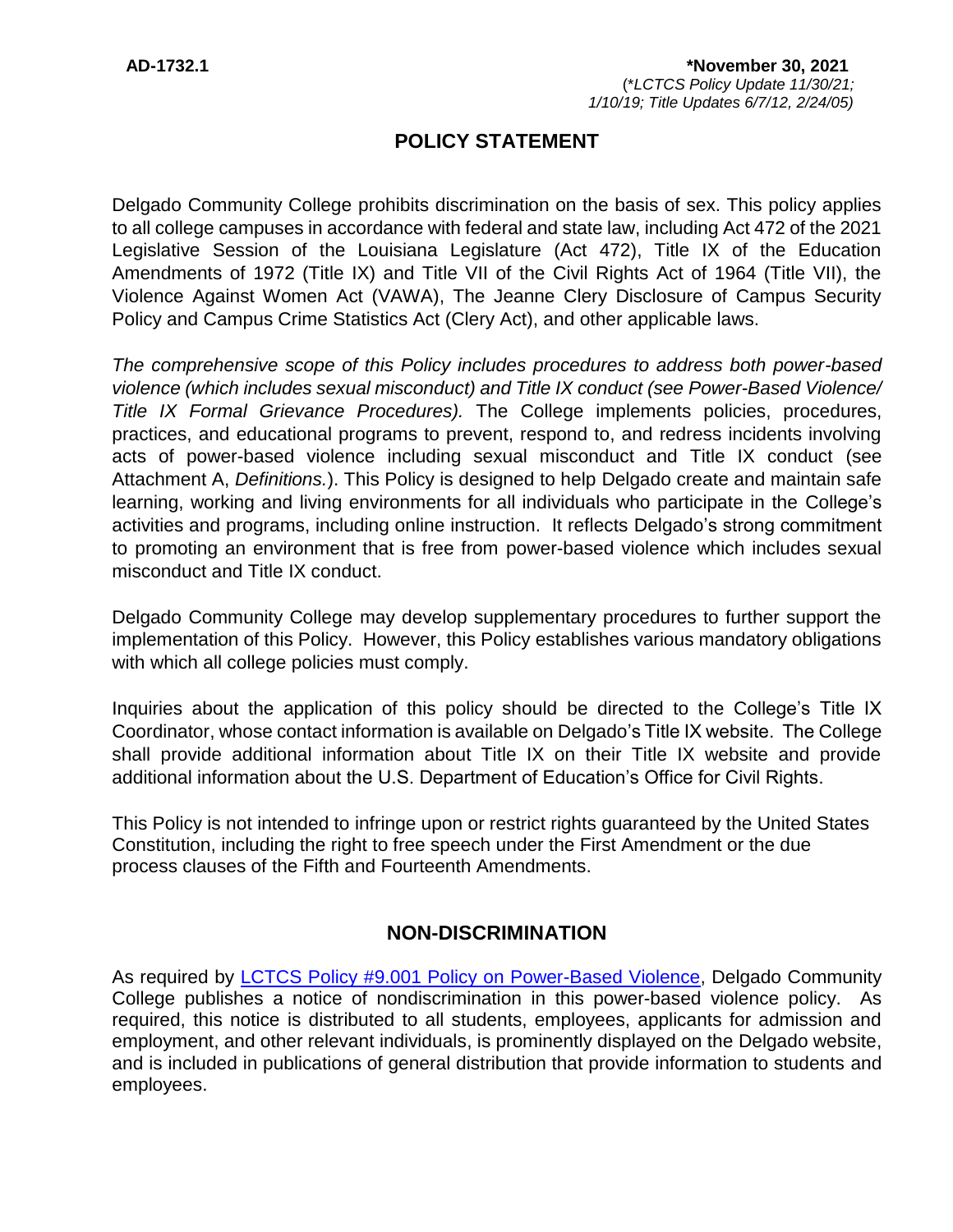Title IX is a federal law that prohibits discrimination on the basis of sex in any federally funded education program or activity. Title IX prohibits use of federal money to support sex discrimination in education programs and provides individuals protection against such practices.

In compliance with federal law and USDOE federal guidance, including the provisions of Title VII of the Civil Rights Act of 1964 (Title VII), Title IX of the Education Amendments of 1972 (Title IX), Sections 503 and 504 of the Rehabilitation Act of 1973, the Americans with Disabilities Act (ADA) of 1990, the ADA Amendments Act of 2008, the Age Discrimination in Employment Act of 1967 (ADEA), Executive Order 11246, Executive Order 13988, the Vietnam Era Veterans Readjustment Assistance Act of 1974 as amended by the Jobs for Veterans Act, the Uniformed Services Employment and Reemployment Rights Act, as amended, and the Genetic Information Nondiscrimination Act of 2008, Delgado Community College shall not discriminate against individuals on the basis of their race, sex, sexual orientation, gender identity, gender expression, religion, color, national or ethnic origin, age, disability, military service, covered veteran's status, or genetic information in its administration of education policies, programs, or activities; admissions policies; scholarship and loan programs; athletic or other Institution-administered programs; or employment.

As part of the College's commitment to maintaining a community free of discrimination, and in compliance with Title IX's mandate, Delgado addresses allegations of power-based violence, including sexual harassment and sexual assault, in a timely and effective manner. Further, the college will provide resources as needed for affected persons (Reporters, Complainants, Respondents, and third parties within the College's community- see definitions in Attachment A, *Definitions.*) and will not tolerate retaliation against any person who reports or participates in the investigation of alleged power-based violence or sex/gender discrimination.

# **PROCEDURES & SPECIFIC INFORMATION**

#### 1. **Purpose**

To publish the College's policy and procedures on the prompt handling of complaints related to power-based violence and sexual misconduct.

#### 2. **Scope and Applicability**

This Policy serves as Delgado Community College's overarching policy against powerbased violence in all of its forms. It outlines procedures mandated by state law and identifies best practices that address both Title IX Conduct and power-based violence which includes sexual misconduct.

[LCTCS Policy #9.001 Policy on Power-Based Violence](https://campussuite-storage.s3.amazonaws.com/prod/1558543/91b64910-2d2e-11e8-8c09-0a7155647e8a/2332545/120ee03a-31cd-11ec-bca0-02b4ec425fd5/file/9.001%20LCTCS%20POLICY%20ON%20POWER-BASED%20VIOLENCE%2010.20.21.pdf) informs and guides Delgado's policy to address individuals who have been affected by power-based violence, whether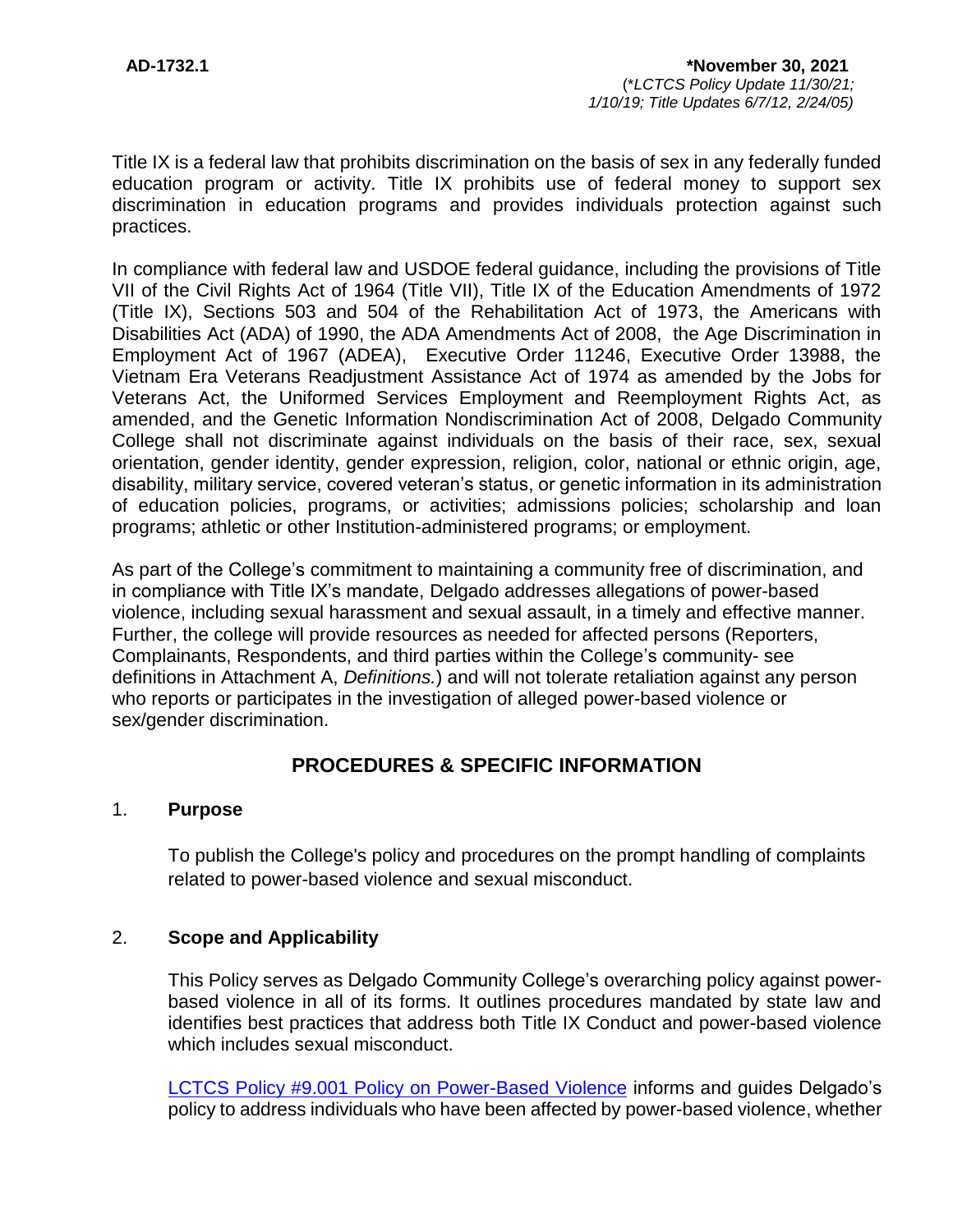as a Complainant, a Respondent, or a witness, and to provide fair and equitable procedures for all parties. It is applicable to conduct that occurs both on and off campus.

Power-based violence, which is addressed in this overarching Policy, is a broader term that covers gender/sex-based misconduct beyond the Title IX Regulations' "sexual harassment" definition. Power-based violence prohibited by this Policy includes conduct defined in Act 472. (See defined terms in Attachment A, *Definitions.*) Sexual misconduct covers a narrower sub-set of conduct (i.e., Title IX Conduct) that must be addressed under a defined formal grievance process as required by the U.S. Department of Education under new Title IX Regulations, effective August 14, 2020.

"Sexual harassment" is defined in the Title IX Regulations (§106.30) as conduct on the basis of sex that satisfies one or more of the following:

- a. A Delgado faculty or staff member/employee conditioning the provision of an aid, benefit, or service on an individual's participation in unwelcome sexual conduct (Quid Pro Quo);
- b. Unwelcome conduct determined by a reasonable person to be so severe, pervasive, and objectively offensive that it effectively denies a person equal access to education programs or activities; or
- c. Sexual assault, dating violence, domestic violence, or stalking. (See defined terms in Attachment A, *Definitions.*)

The Power-Based Violence/ Title IX Grievance Procedure applies to Delgado's education program activity, which is defined by the Title IX Regulations to include locations, events, or circumstances in which the College exercises substantial control over both the Respondent and the context in which the power-based violence or sexual harassment occurs, and also includes any building owned or controlled by a student organization that is officially recognized by the College. Note that Title IX Regulations exclude any education program or activity that does not occur in the United States. [§106.44(a)]. Conduct that does not satisfy the College's jurisdictional requirement, such as off-campus behavior alleged to have an on-campus effect or occurring during a study abroad program, may be addressed under alternative procedures such as the overarching [Board of Regents Uniform Policy on Power-Based Violence/ Sexual](https://regents.la.gov/divisions/legal-affairs/uniformpbvpolicy/)  [Misconduct.](https://regents.la.gov/divisions/legal-affairs/uniformpbvpolicy/)

Combined, Delgado's policies and procedures are intended to ensure that all students and employees impacted by an incident or Formal Complaint of power-based violence receive appropriate support and fair treatment, and that allegations of power-based violence are handled in a prompt, thorough and equitable manner.

## 3. **Safety Education**

A. A healthy and prevention-minded campus culture allows students to learn to the best of their abilities on a safe and nurturing campus. Robust education and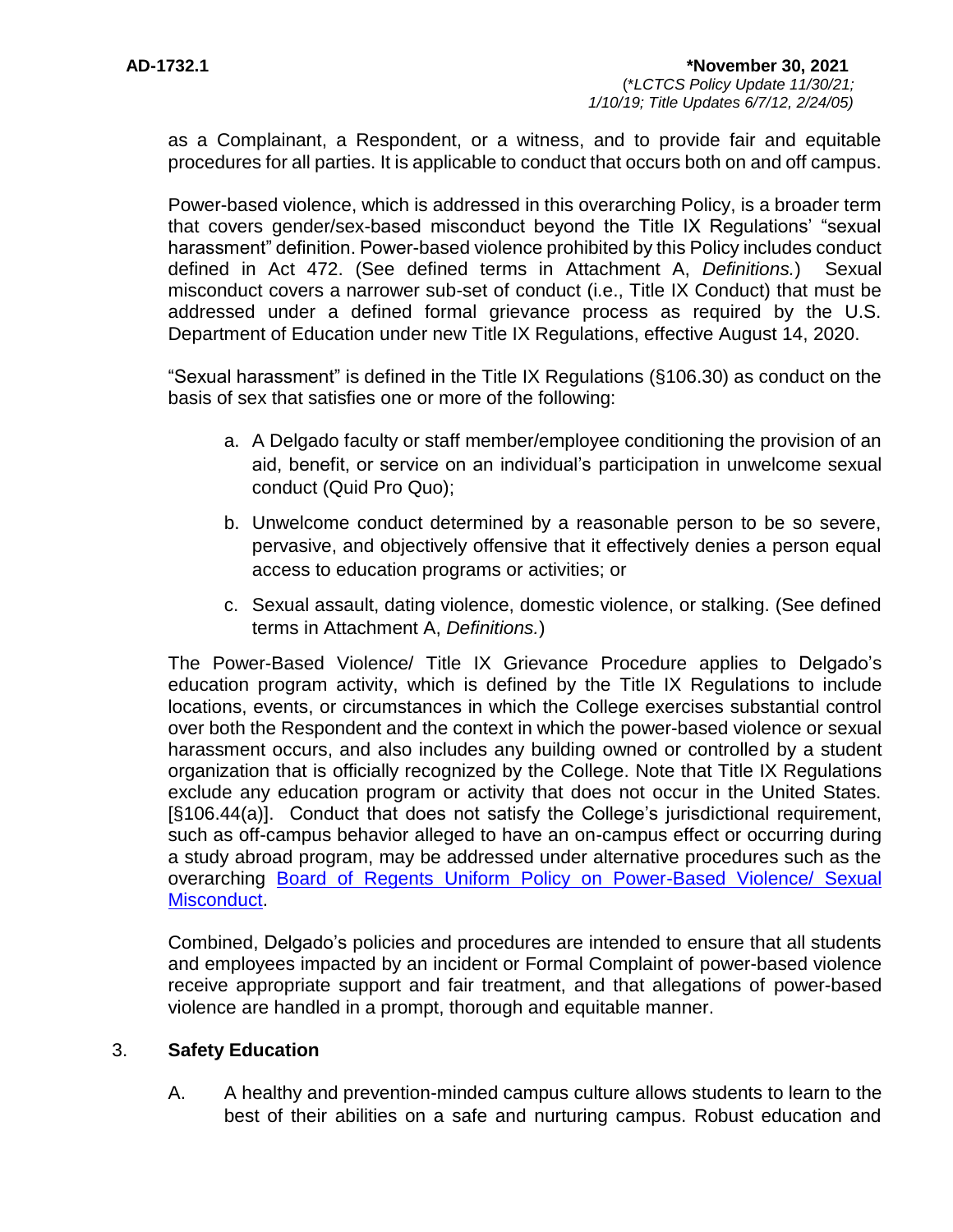training programs for both students and employees are the cornerstone of these efforts and essential to building a culture in which sexual misconduct is rare and both Complainants and Respondents are well supported. Prevention depends on clear and well-communicated guidelines, underpinned by regular education on understanding of sexual misconduct and power-based violence, positive versus harassing behaviors, tools for reporting harassment and adjudicating disputes, and sanctions for violations.

B. Based on LCTCS Policy #9.001, Delgado administration, in consultation with campus or local law enforcement agencies, develops and distributes information to students regarding power-based violence, campus safety, and Internet and mobile device safety and online content that is a potential threat to school safety.

The information includes the following:

- 1) Instruction on how to identify and prevent power-based violence and how to detect potential threats to school safety exhibited online, including on any social media platform;
- 2) How to report incidents of power-based violence, crimes on campus, violations of the student code of conduct, and possible threats to campus safety (e.g., through the **online Delgado Reporting Form**); and
- 3) Where to find reports regarding campus safety (e.g., the [Campus Crime](https://www.dcc.edu/administration/offices/police/clery-act.aspx)  [Statistics](https://www.dcc.edu/administration/offices/police/clery-act.aspx) webpage.)

The information is distributed as part of new student orientation and is available through the **Delgado** website.

- C. The reporting process for possible threats to the campus, at a minimum, includes:
	- 1) A standardized [Delgado Reporting Form,](https://cm.maxient.com/reportingform.php?LouisianaCTCS&layout_id=5) through the College's online reporting platform, is used by students, faculty, other personnel, and the public to report potential threats. The form requests at a minimum, the following information:
		- 1) Name of Institution, person, or group being threatened;
		- 2) Name of student, individual, or group threatening violence;
		- 3) Date and time the threat was made; and
		- 4) Method by which the threat was made, including the social media outlet or website where the threat was posted, a screenshot or recording of the threat, if available, and any printed evidence of the threat.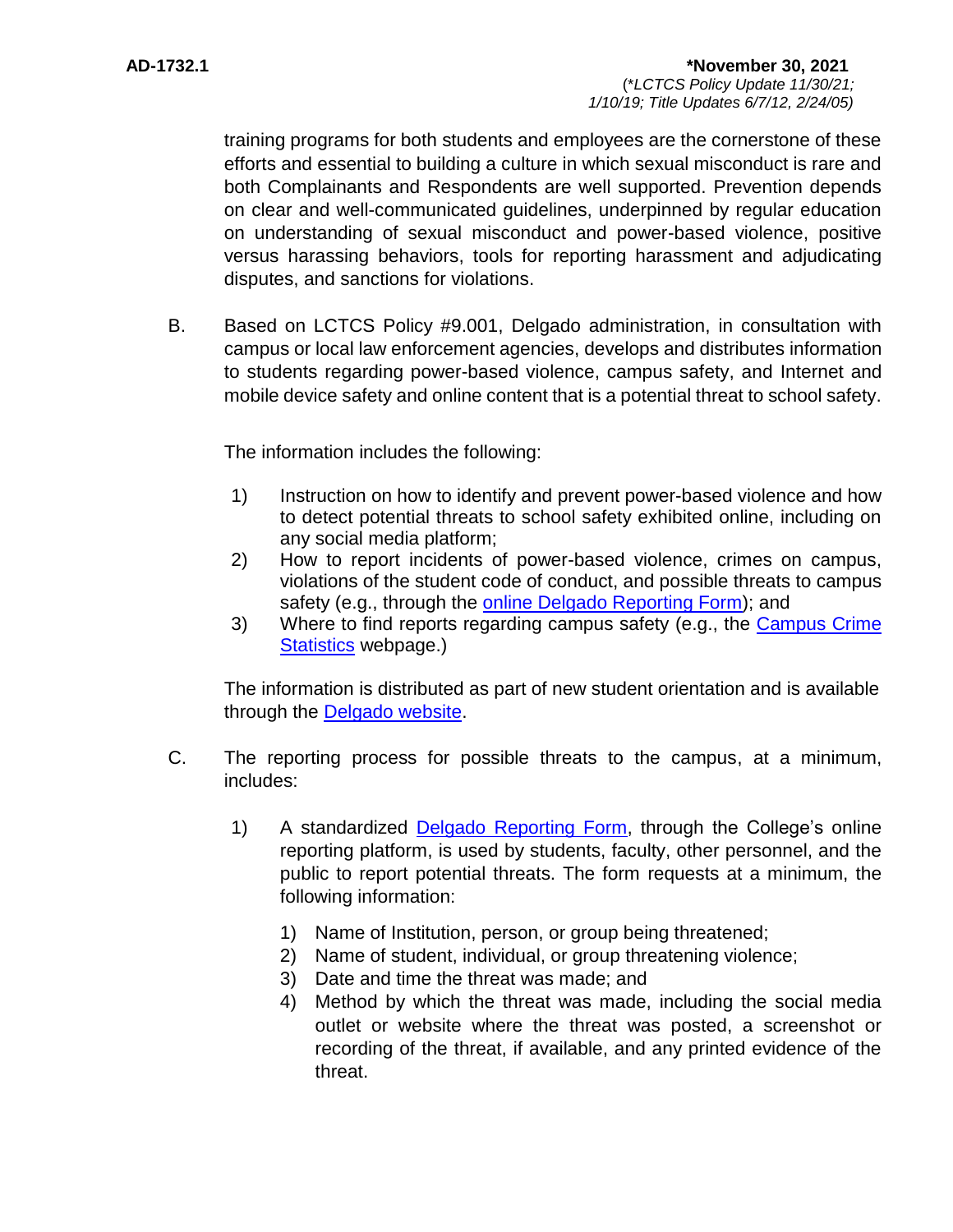2) A process for allowing anonymous reporting and for safeguarding the identity of a person who reports an incident of power-based violence or a safety threat.

This policy requires that for every report of an incident of power-based violence or a safety threat received, the actions taken by the College and the campus law enforcement agency or security officers be documented. If the matter is of a criminal nature, Campus Police is notified immediately by the Title IX Coordinator. Campus Police subsequently reports to appropriate external law enforcement agencies, when deemed applicable.

## 4. **Retaliation Prohibition**

Retaliation is expressly prohibited under this Policy. Retaliation includes, but is not limited to, intimidation, harassment, threats, or other adverse action or speech against the person who reported the misconduct, the parties, and their witnesses.

Delgado Community College expressly prohibits retaliation against anyone who: 1) in good faith reports what they believe is power-based violence, 2) cooperates with an investigation or proceeding under this Policy, or 3) opposes conduct that they believe to violate this Policy. However, an individual who reports an incident of power-based violence or participates in an investigation or proceeding and has perpetrated or assisted in the perpetration of committing the power-based violence reported, is still subjected to an investigation for a potential violation of this policy and may be subject to disciplinary action

The College will not only take steps to prevent retaliation but will also take strong corrective action if it occurs. Anyone who believes they have been retaliated against should immediately report it to the Title IX Coordinator, who will treat it as a Report. Any individual found to have retaliated against another individual will be in violation of this Policy and will be subject to disciplinary action. Employees who are mandatory reporters (i.e., Responsible Employees) under this Policy are required to report retaliation.

Anyone who knowingly makes a false accusation of unlawful discrimination, harassment, or retaliation of any form will be subject to an investigation for a potential violation of this Policy and may be subject to disciplinary action, up to and potentially including termination for employees and expulsion for students.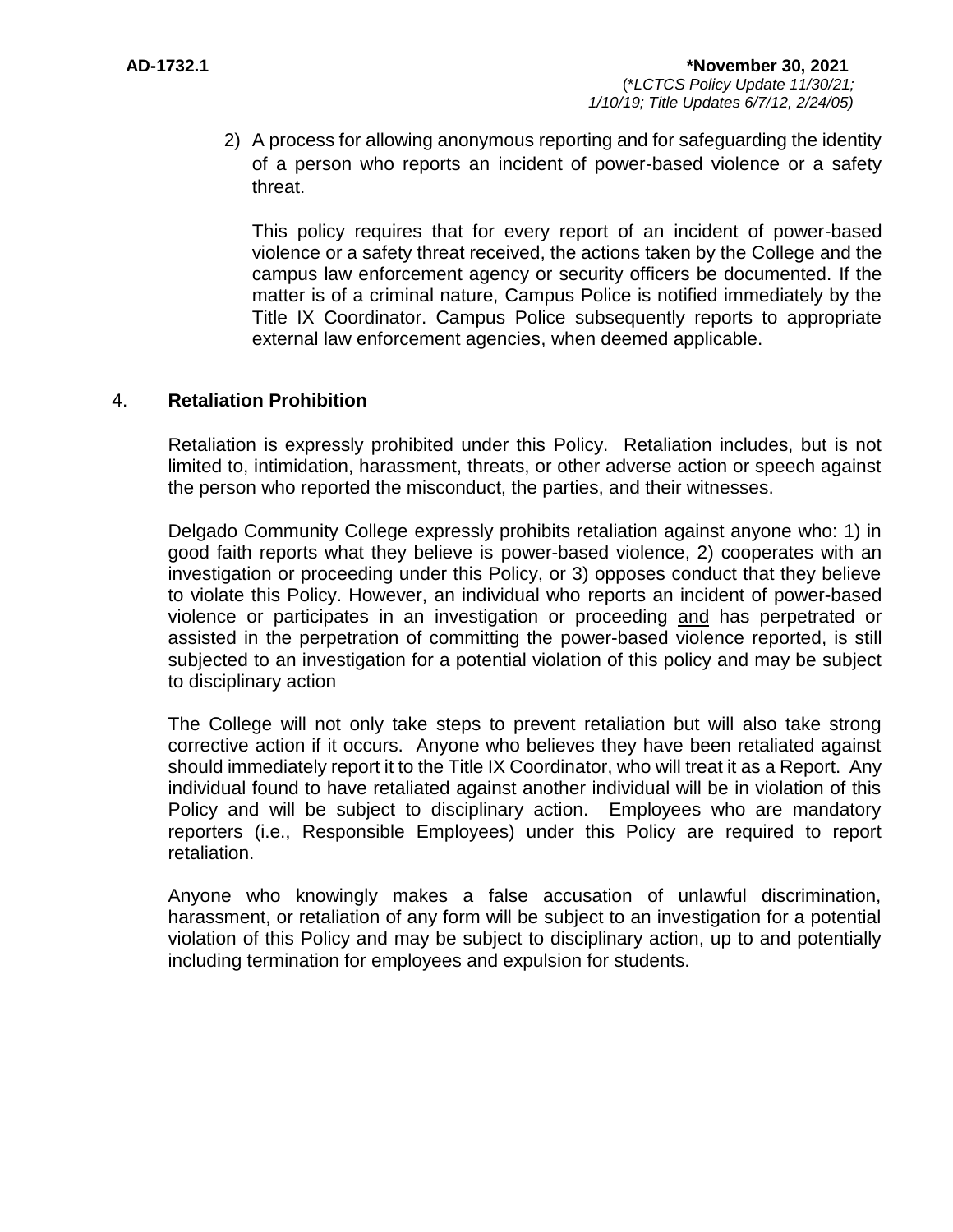## 5. **Reporting Power-Based Violence**

#### A. **Guidelines**

**Anyone** can report an incident of power-based violence (to include Sexual Misconduct and Title IX Conduct). A Report can be made by any individual who has:

- 1) Experienced or been affected by power-based violence (i.e., First-Party Reporter); or
- 2) Knowledge of or witnessed power-based violence happening to or affecting someone else (i.e., Third-Party Reporter).

**The College strongly encourages all individuals to report incidents of power-based violence even if the individual does not intend to pursue a Formal Complaint.** In addition, the College takes prompt action to provide Supportive Measures for the safety and well-being of any affected person as well as the campus community.

## B. **Reporting Incidents of Power-Based Violence**

- 1) To make a Report, a reporting individual should report the incident to the **Title IX Coordinator. Reports may also be made to any Responsible Employee, including Human Resources staff. Responsible Employees must send all reports of alleged Power-Based Violence to the College's Title IX Coordinator.** The contact information for the Title IX Coordinator as well as methods for reporting power-based violence can be found on [Delgado's Title IX](https://www.dcc.edu/title-ix/default.aspx)  [webpage.](https://www.dcc.edu/title-ix/default.aspx) Reporting methods include, at a minimum, in-person reporting, reporting by mail, reporting via email, and reporting through an online reporting platform using the [Delgado Reporting Form.](https://cm.maxient.com/reportingform.php?LouisianaCTCS&layout_id=5)
- 2) The alleged victim shall have a right to obtain a copy of any Report made that pertains to the alleged victim.
- 3) After making a Report, an individual may choose to file or request a Formal Complaint and pursue resolution (under the College's [Power-Based Violence/](http://docushare3.dcc.edu/docushare/dsweb/Get/Document-7990)  [Title IX Formal Grievance Procedures\)](http://docushare3.dcc.edu/docushare/dsweb/Get/Document-7990) or, if applicable, an Informal Resolution involving the Respondent; may choose to be involved or not be involved in the college's investigation and any related proceedings; or may choose to end involvement in the process.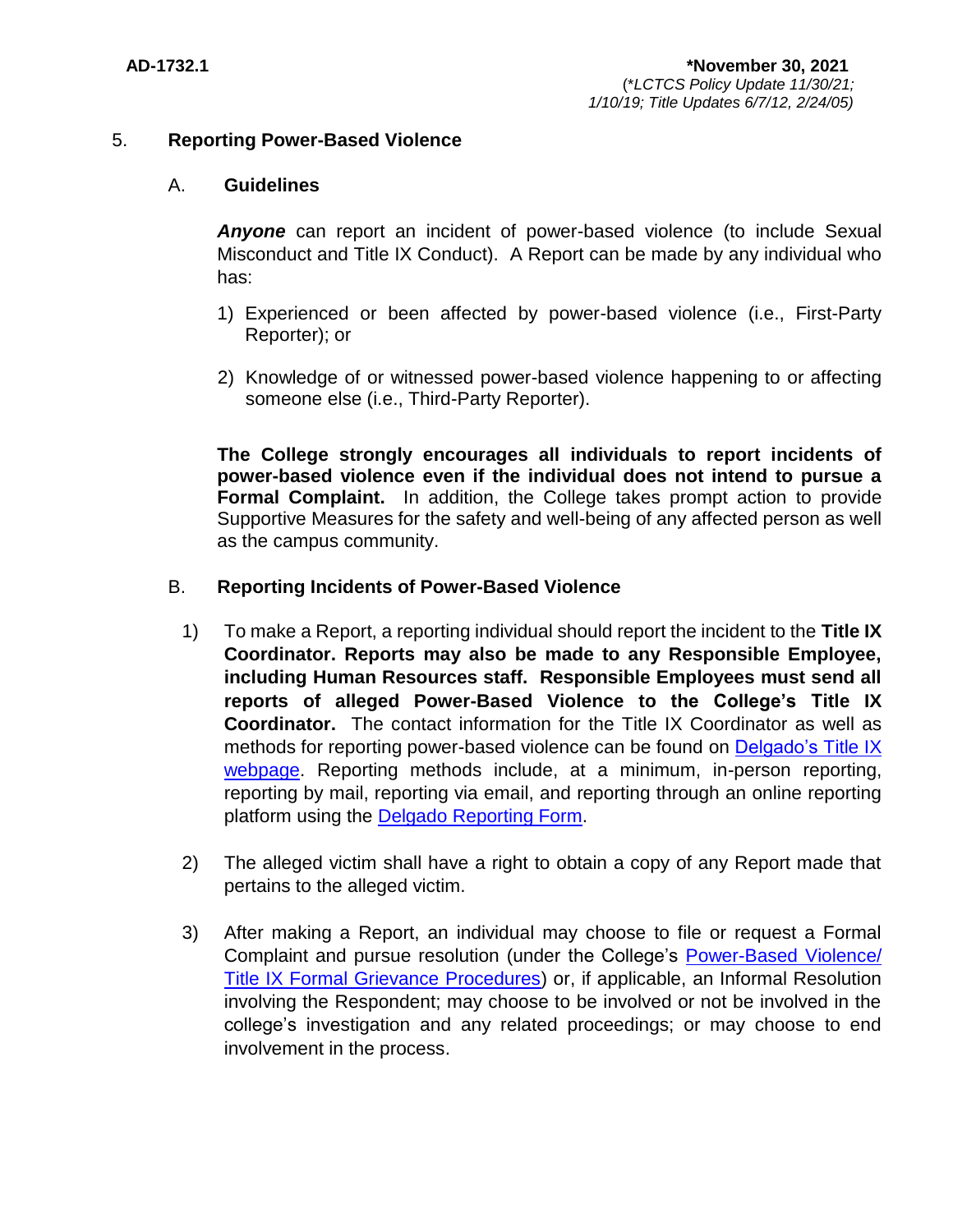4) *Online Reporting* – Delgado Community College provides an online reporting system using the **Delgado Reporting Form**, which collects anonymous disclosures of incidents of power-based violence and crimes, and track patterns of power-based violence and crimes on campus. (See additional information about confidential and anonymous reporting in Section *5D, Confidential and Anonymous Reporting*.) The online system includes information regarding how to report an incident of power-based violence or crime to a Responsible Employee and law enforcement, if applicable, and how to contact a Confidential Advisor.

## C. **Mandatory Reporting for Employees**

An employee who receives a direct statement regarding or witnesses an incident of power-based violence committed by or against a student is a Responsible Employee (unless they are designated specifically as a Confidential Advisor). A Responsible Employee shall promptly report the incident to Delgado's Title IX Coordinator. (See Attachment A, *Definitions,* for definition of Responsible Employee.)

A Responsible Employee must report the following to the Title IX Coordinator:

- 1) The identity of the alleged victim;
- 2) The identity of the alleged perpetrator;
- 3) The type of power-based violence or retaliation alleged to have been committed;
- 4) Any other information about witnesses, location, date, and time that the incident occurred; and
- 5) Any other relevant information.

However, according to state law, a Responsible Employee is **not** required to make a report if information involving power-based violence was received in the following circumstances:

- 1) During a public forum or awareness event in which an individual discloses an incident of power-based violence as part of educating others;
- 2) Disclosure made in the course of academic work consistent with the assignment; or
- 3) Disclosure made indirectly, such as in the course of overhearing a conversation.

If an individual chooses to make an initial report to an employee other than the Title IX Coordinator, that employee must refer the information to the Title IX Coordinator because the Title IX Coordinator bears responsibility for responding to reports of powerbased violence. Once the information is received by the Title IX Coordinator, this constitutes a Report.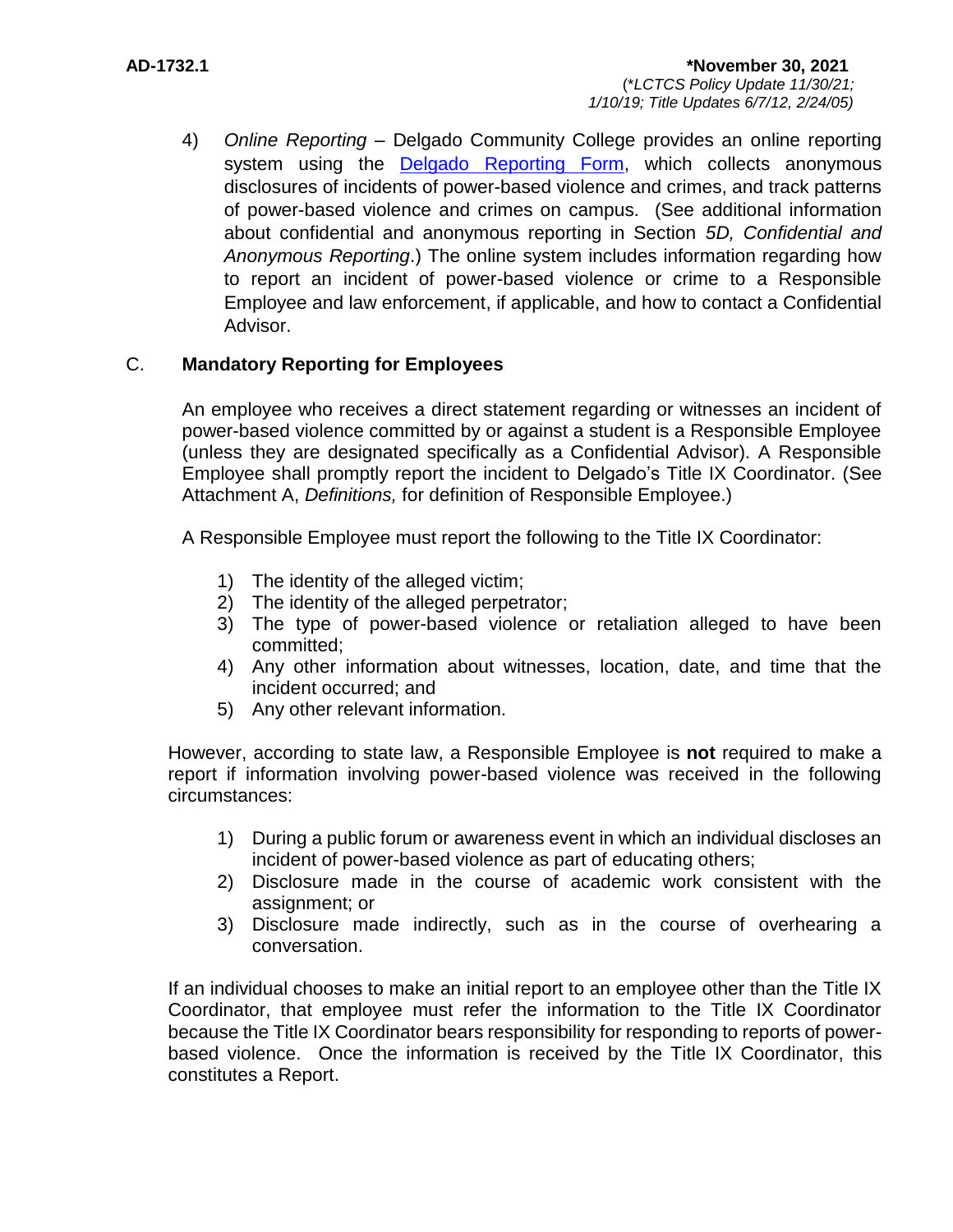If an employee believes an individual may intend to share any information regarding an instance of power-based violence, the employee should seek to confirm that the reporting party understands the employee's obligations as a mandatory reporter. If the reporting party would prefer to speak with a confidential resource, the employee should direct the reporting party to a confidential resource. The College provides access to the list of [Confidential Advisors](http://docushare3.dcc.edu/docushare/dsweb/Get/Document-1935) in this and all applicable policies, which is published on the College's website.

## D. **Confidential and Anonymous Reporting**

**In accordance with state law, unless waived in writing by the alleged victim, the identity of an alleged victim of an incident reported under L. R.S. 17:3399.13 is confidential and not subject to disclosure except to:**

- 1) A person employed by or under contract with Delgado Community College to which the report is made, if the disclosure is necessary to conduct the investigation of the report or any related hearings;
- 2) A law enforcement officer as necessary to conduct a criminal investigation of the report;
- 3) A person alleged to have perpetrated the incident, to the extent required by law; or
- 4) A potential witness to the incident as necessary, in order to conduct an investigation of the report.

**Note:** Consistent with FERPA's prohibition on re-disclosure of confidential information, any person who receives another person's confidential information solely as a result of participation in any investigation or proceeding under this Policy is prohibited from using or disclosing such confidential information outside of such forums without express consent or for any improper purpose. This provision only applies to other people's confidential information, as a party is never restricted from discussing their own experience. This provision does not apply to any information learned outside of an investigation or proceeding under this Policy.

An alleged victim shall be advised of the right to seek a Confidential Advisor. See Section 9B, *Confidential Advisors* for additional information.

## E. **Administrative Reporting**

In accordance with state law, Delgado's Title IX Coordinator, Chancellor, System President, and System Management Board are required to submit summarized reports on power-based violence incidents and to publish those reports on their respective websites.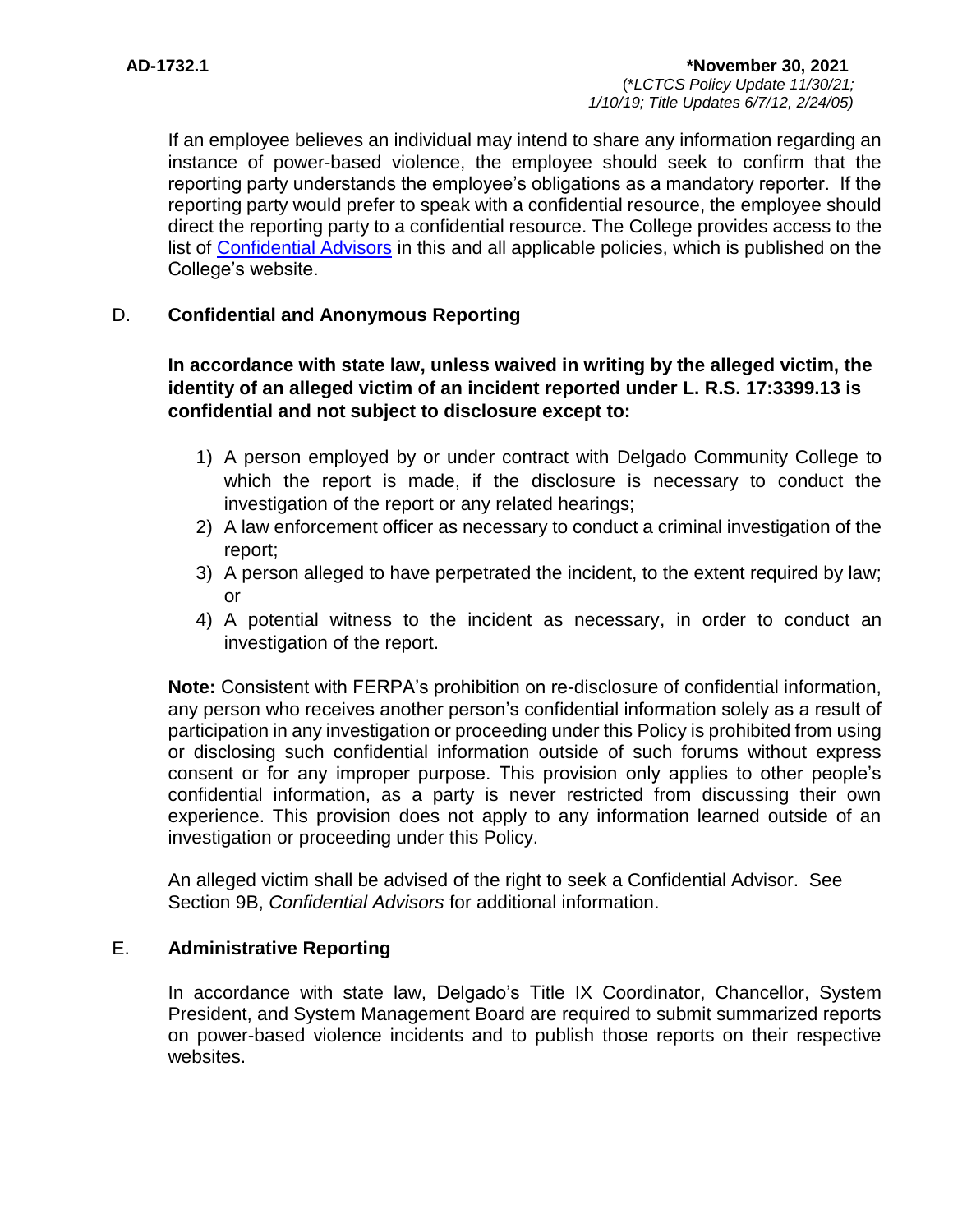- 1) **Title IX Coordinator**: Not later than **October Tenth (10)** and **April Tenth (10)** of each year, the Title IX Coordinator submits to the Chancellor of the College a written report on the reports received in accordance with the information required in Appendix B of the **LCTCS Policy #9.001 Policy on Power-Based Violence**. Delgado's Title IX Coordinator immediately reports to the College Chancellor any incident that the Coordinator has cause to believe as a result of the incident that the safety of any person is in imminent danger.
- 2) **Chancellor**: The College Chancellor submits a report to the LCTCS and System President within **fourteen (14) days** of receiving the report from the Title IX Coordinator in accordance with the information required in Appendix B of the [LCTCS Policy #9.001 Policy on Power-Based Violence.](https://campussuite-storage.s3.amazonaws.com/prod/1558543/91b64910-2d2e-11e8-8c09-0a7155647e8a/2332545/120ee03a-31cd-11ec-bca0-02b4ec425fd5/file/9.001%20LCTCS%20POLICY%20ON%20POWER-BASED%20VIOLENCE%2010.20.21.pdf) The report is posted on [Delgado's website.](https://www.dcc.edu/administration/offices/police/clery-act.aspx)
- 3) **System President**: The System President shall submit a system-wide summary report within **fourteen (14) days** of receiving the reports from the Chancellors to the LCTCS Board of Supervisors in accordance with the information required in Appendix B of the [LCTCS Policy #9.001 Policy on Power-Based Violence.](https://campussuite-storage.s3.amazonaws.com/prod/1558543/91b64910-2d2e-11e8-8c09-0a7155647e8a/2332545/120ee03a-31cd-11ec-bca0-02b4ec425fd5/file/9.001%20LCTCS%20POLICY%20ON%20POWER-BASED%20VIOLENCE%2010.20.21.pdf) The report is published on its website.
- 4) **System Management Board:** The LCTCS shall send an annual system-wide summary report to the Louisiana Board of Regents by **December Thirty-First (31)**  in Appendix B of the [LCTCS Policy #9.001 Policy on Power-Based Violence.](https://campussuite-storage.s3.amazonaws.com/prod/1558543/91b64910-2d2e-11e8-8c09-0a7155647e8a/2332545/120ee03a-31cd-11ec-bca0-02b4ec425fd5/file/9.001%20LCTCS%20POLICY%20ON%20POWER-BASED%20VIOLENCE%2010.20.21.pdf) The Louisiana Board of Regents' report is published on its website.
- 5) **Board of Regents:** The Louisiana Board of Regents shall annually submit a report to the Governor, the president of the Senate, the speaker of the House of Representatives, and the Senate and House Education Committees by **January Fifteenth (15)** which shall include the statewide information. The report shall also include any recommendations for legislation. The report is published on its website.

# F. **Employee's Failure to Report or False Reporting**

A Responsible Employee who is determined by the College's disciplinary procedures to have knowingly failed to make a Report or, with the intent to harm or deceive, made a Report that is knowingly false **shall be terminated**.

## G. **Student's False Reporting**

Any student who knowingly and in bad faith makes a false accusation of power-based violence or retaliation of any form will be subject to an investigation for a potential violation of this policy and may be subject to disciplinary action.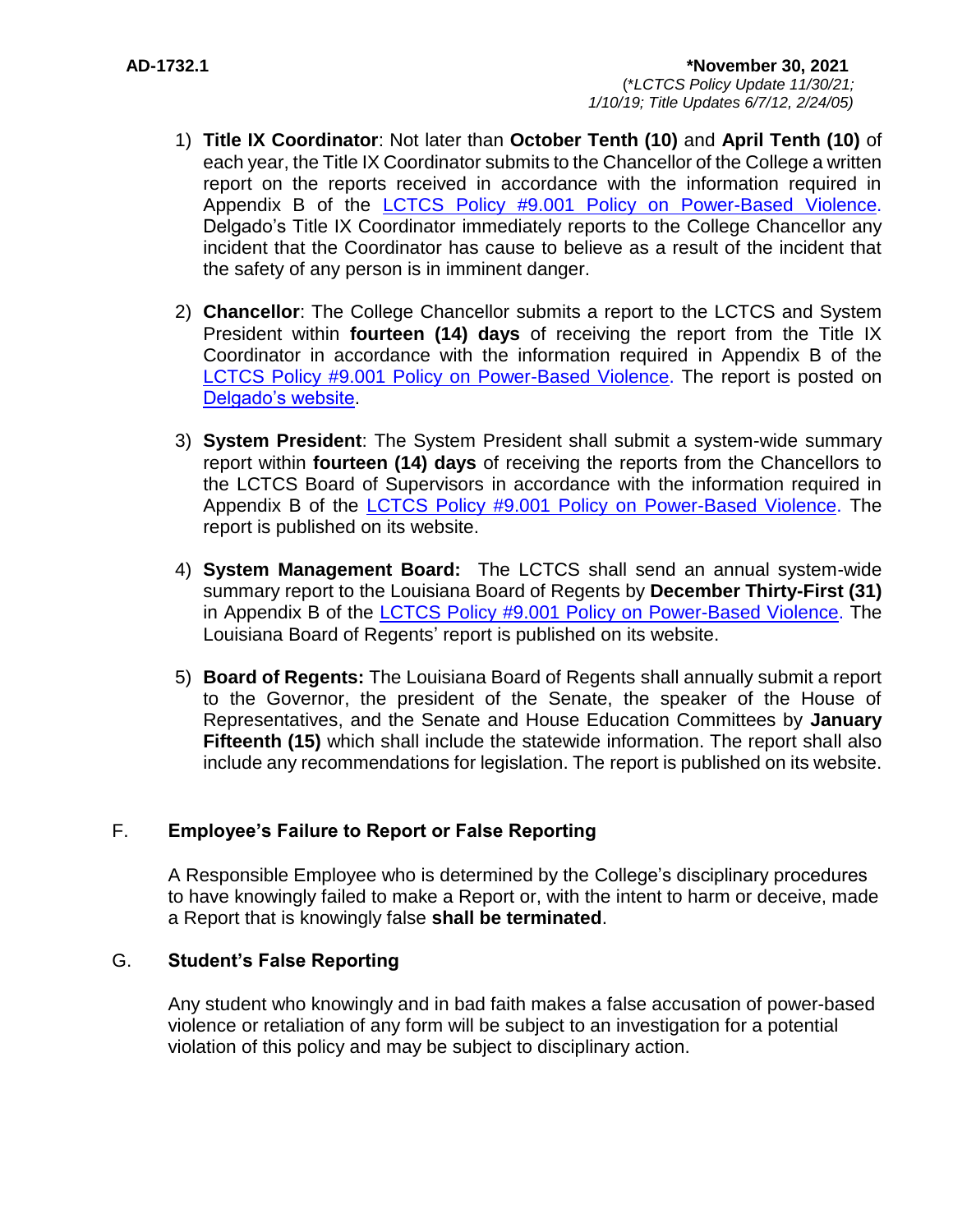#### H. **Immunities and Amnesty**

An individual acting in good faith who reports or assists in the investigation of a report of an incident of power-based violence, or who testifies or otherwise participates in a disciplinary process or judicial proceeding arising from a report of such an incident may not be subjected to any disciplinary action by the College in which the individual is enrolled or employed for any violation of Delgado's [Student Code of Conduct](http://docushare3.dcc.edu/docushare/dsweb/Get/Document-80) reasonably related to the incident for which suspension or expulsion from the College is not a possible punishment.

Immunity shall not apply to an individual who perpetrates or assists in the perpetration of power-based violence.

Any student who reports, in good faith, power-based violence to Delgado shall not be sanctioned by the College for a nonviolent student conduct violation, such as underage drinking, that is revealed in the course of making such a report.

## 6. **Transcript Withholding, Notation and Communication**

- A. In accordance with state law, public Institutions shall implement uniform transcript notation and communication policies to effectuate communication regarding the transfer of a student who is the subject of a power-based violence Formal Complaint or who has been found responsible for an incident of power-based violence pursuant to the College's investigative and adjudication process.
- B. At a minimum, for any student who is the subject of a power-based violence Formal Complaint and who attempts to transfer to another institution, as the "Sending Institution" from which the student seeks to transfer, Delgado will either (1) withhold the transcript of the student or (2) place a notation on the student's transcript. If Delgado Community College does not know whether the student seeks to transfer to another Institution, the student's transcript shall either be withheld or notated.
- C. As the "Sending Institution," Delgado will notify the student that their transcript has been withheld or notated, and of the appeals process to have the hold or notation removed. Either the transcript is withheld or the notation remains on the transferring student's transcript until the Delgado determines that the transferring student is not responsible for power-based violence or the transferring student prevails in a request to appeal the withholding of a transcript or notation, whichever occurs first.

## **(1) Withholding Student Transcripts**

If the Sending Institution chooses to withhold upon the filing of a Formal Complaint, the Institution shall place an administrative hold on the transcript of a student who is the subject of the Formal Complaint. For any student who is the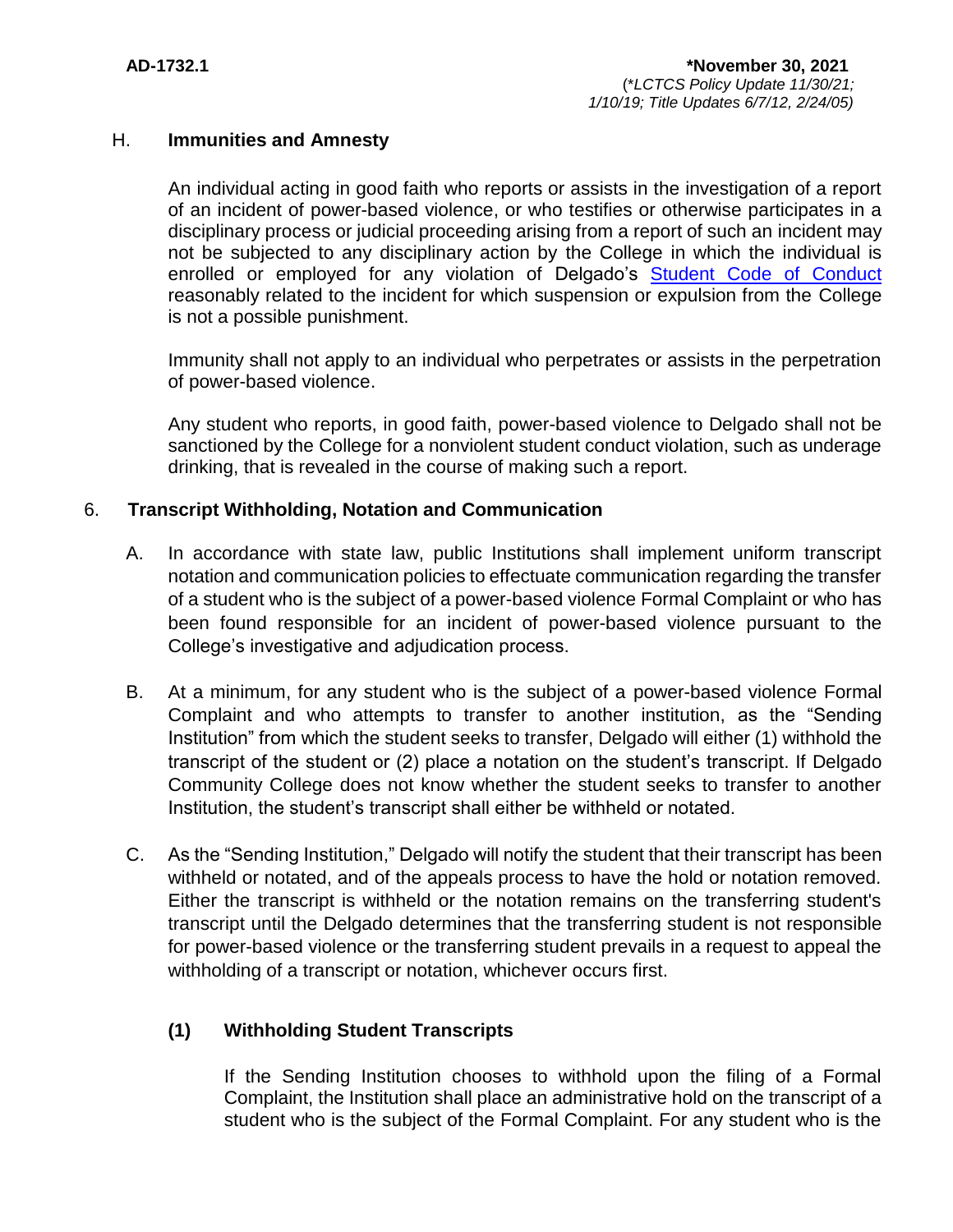subject of a power-based violence Formal Complaint that also constitutes sexual harassment under Title IX, the Institution should commence an investigation and place a notation on the student's transcript, rather than withholding the transcript.

When a student transcript is withheld, the institution to which the student seeks to transfer ("Receiving Institution") must make a timely inquiry directed to the Sending Institution regarding the purpose of the transcript hold. Upon such an inquiry, the Sending Institution must timely disclose appropriate and factual information, consistent with the Family Education Rights and Privacy Act (FERPA), 20 U.S.C. § 1232g.

## **(2) Notation**

If the Sending Institution chooses to notate upon the filing of a Formal Complaint, the Institution *may* place a notation on the transcript of a student attempting to transfer to another institution. For any student who is the subject of a powerbased violence Formal Complaint that also constitutes sexual harassment under Title IX, the Sending Institution should commence an investigation and place a notation on the student's transcript, rather than withholding the transcript.

For a transferring student who is the subject of a pending investigation, the notation on the transcript shall read: *"ADMINISTRATIVE MATTER PENDING"*  or other notation sufficient to place the Receiving Institution on notice and trigger an inquiry regarding the notation directed to the Sending Institution. For a transferring student for whom a final decision has been rendered, and the student has been found to be responsible for power-based violence, the notation on the transcript shall read: *"STUDENT FOUND RESPONSIBLE IN VIOLATION OF CODE OF CONDUCT* or other notation sufficient to place the Receiving Institution on notice and trigger an inquiry regarding the notation directed to the Sending Institution.

When a student transcript is notated as described above, the Receiving Institution must make a timely inquiry directed to the Sending Institution regarding the purpose of the transcript notation. Upon such an inquiry, the Sending Institution must timely disclose appropriate and factual information, consistent with the Family Education Rights and Privacy Act (FERPA), 20 U.S.C. § 1232g.

For a transferring student found to be responsible for power-based violence, the Sending Institution will determine how long the notation will remain on the student's transcript.

If a student is not found responsible, the Sending Institution must remove the notation and must send an updated version of the student's transcript to the Receiving Institution (if known).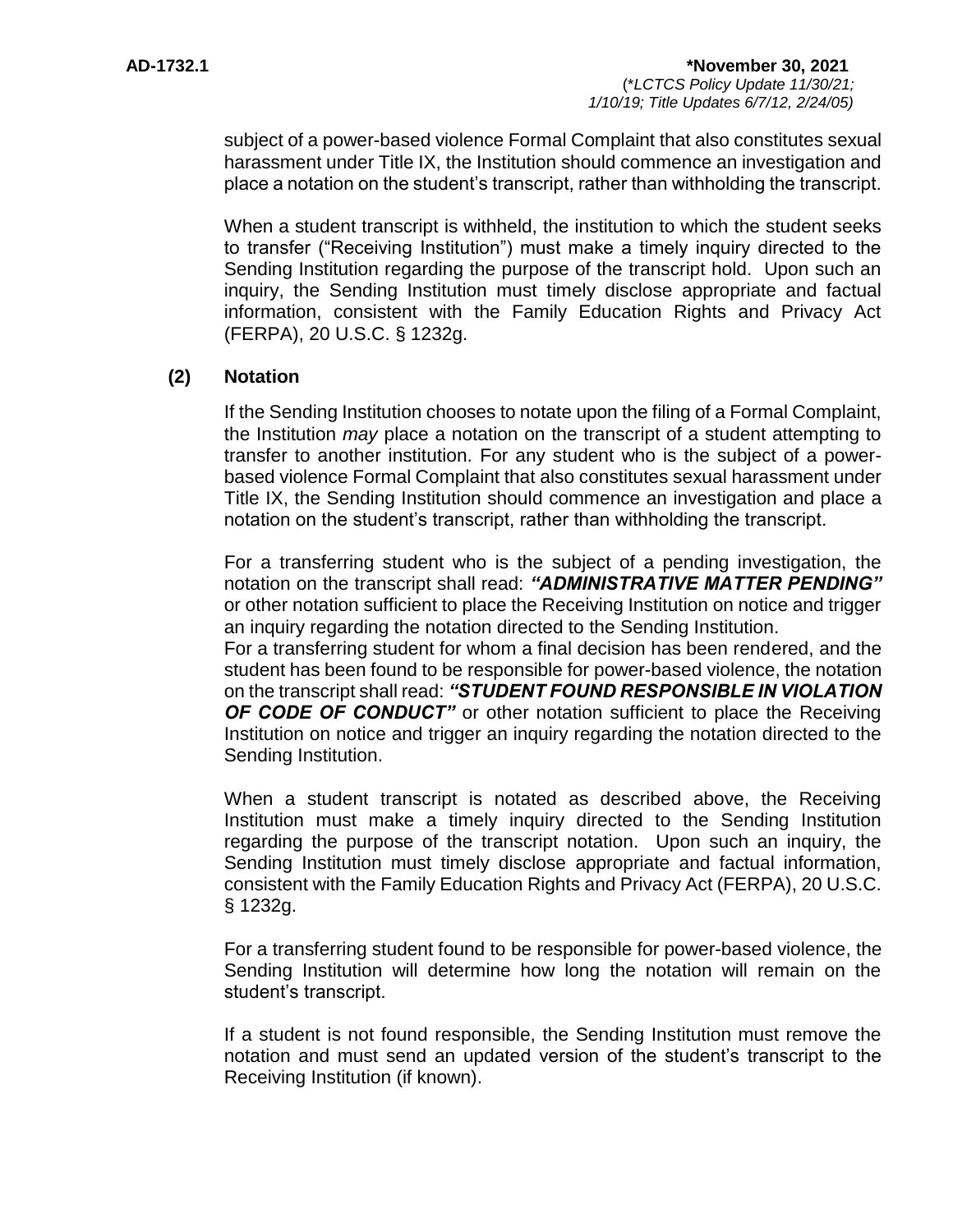## **(3) Transcript Withholding and Notation Appeals**

A student whose transcript has been withheld or notated as described above may request a release of the hold or an expungement of the notation for good cause shown. Cause may include, but is not limited to, when (1) a student who transferred while under investigation was found not responsible or (2) a student was initially found responsible and later evidence showed that the student was in fact not responsible. In the second instance, an Institution must send an updated version of the student's transcript.

Such requests shall be submitted in writing to the appropriate decision makers, to be designated by the Institution. The Institution shall notify the requesting student of its decision no later than seven (7) business days from the date that the appeal request is made.

## **4) Applicability**

State law requires that all Louisiana public postsecondary institutions implement this Transcript, Withholding, Notation, and Communication policy. Nothing in this Policy shall prohibit or prevent a Sending Institution from withholding or notating the transcript of a student who is the subject of a powerbased violence Formal Complaint, or who has been found responsible for power-based violence, when such student seeks to transfer to a non-public postsecondary or out-of-state institution. Delgado Community College recognizes an obligation to ensure investigation and adjudication of all complaints of power-based violence, regardless of the type or location of the postsecondary institution where they occur.

## 7. **Victims' Rights Policy**

State law requires institutions to adopt a victims' rights policy, which, at a minimum, shall provide for a process by which a victim may petition and be granted the right to have a perpetrator of an incident of power-based violence against the victim barred from attending a class in which the victim is enrolled. See Attachment B, *Statement of the Rights of the Parties.*

## 8. **Identified Best Practices**

Once the Title IX Coordinator learns of any Report of alleged power-based violence or sex/gender discrimination, they should implement Supportive Measures [see Section K(3), *Supportive Measures*], as needed and initiate an investigation into the alleged incident.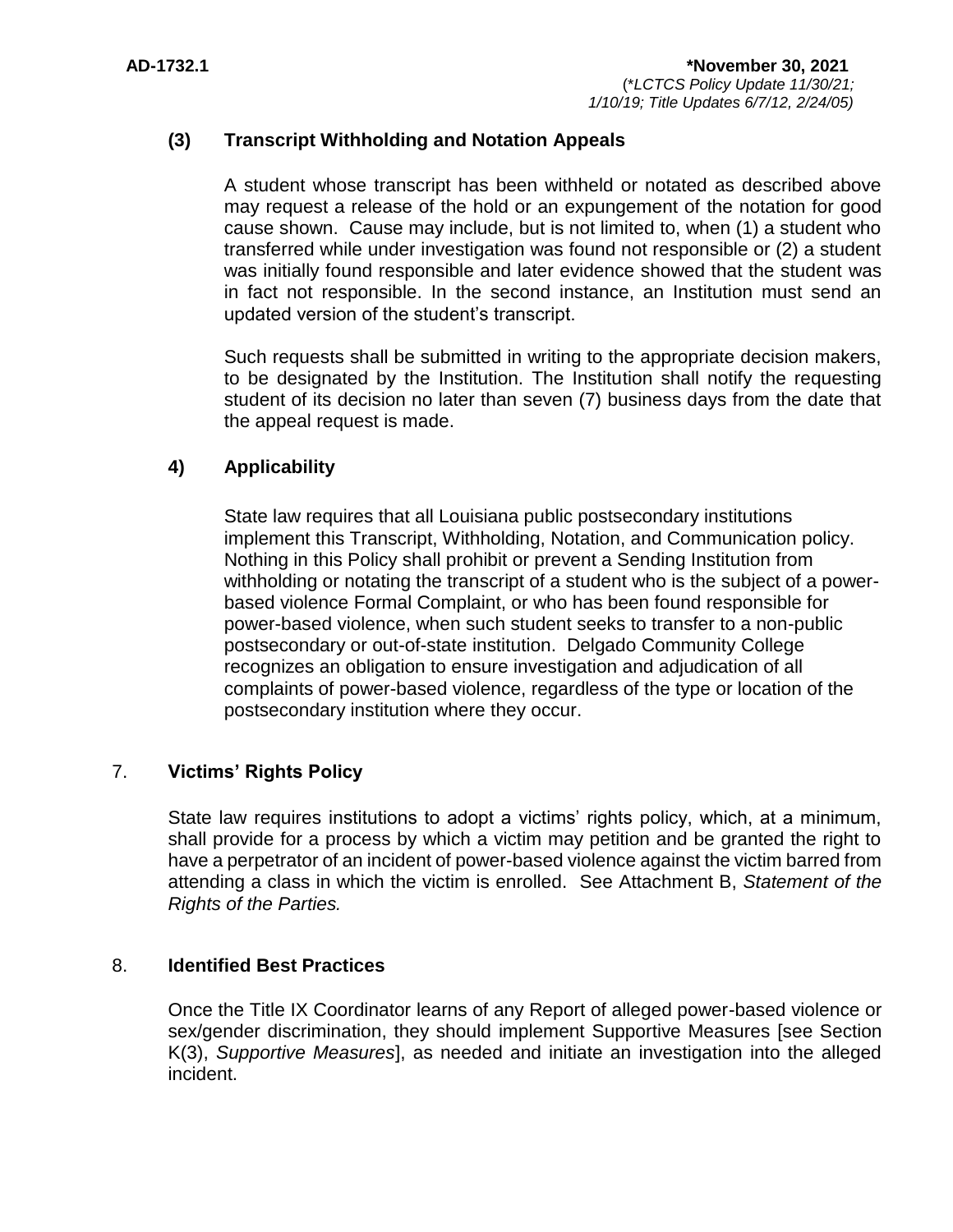As per the identified best practices that follow in this section, Delgado has established the College's [Power-Based Violence/ Title IX Formal Grievance Procedures](http://docushare3.dcc.edu/docushare/dsweb/Get/Document-7990) to provide for a process based on these best practices to resolve Formal Complaints of Power-Based Violence to include Title IX Complaints. Accordingly, the College has adopted the procedures outlined in [LCTCS Policy #9.002 Title IX Grievance Procedures](https://campussuite-storage.s3.amazonaws.com/prod/1558543/91b64910-2d2e-11e8-8c09-0a7155647e8a/2332546/120ee65c-31cd-11ec-9fc1-02b4ec425fd5/file/9.002%20LCTCS%20TITLE%20IX%20GRIEVANCE%20PROCEDURES%2010.20.21.pdf) as the process to resolve Formal Complaints related to **both** Power-Based Violence and Title IX, as follows:

- *In regard to employees,* the College's [Power-Based Violence/ Title IX](http://docushare3.dcc.edu/docushare/dsweb/Get/Document-7990)  [Formal Grievance Procedures](http://docushare3.dcc.edu/docushare/dsweb/Get/Document-7990) are used for cases that fall within the scope of either power-based violence *or* Title IX sexual misconduct and the employee is either the Complainant or the Respondent. The Title IX Coordinator will report all employee cases to the appropriate Human Resource Office as well.
- *In regard to students*, the College's [Power-Based Violence/ Title IX](http://docushare3.dcc.edu/docushare/dsweb/Get/Document-7990)  [Formal Grievance Procedures](http://docushare3.dcc.edu/docushare/dsweb/Get/Document-7990) are used for cases that fall within the scope of Title IX sexual misconduct and the student is either the Complainant or the Respondent. However, for power-based violence cases involving students where the conduct falls outside the scope of Title IX sexual misconduct, it is understood that the procedures apply when the student is the Respondent.
- If the alleged conduct **does not** meet the definition of power-based violence or sexual misconduct, the process will proceed relevant to the appropriate employee or student [Grievance Procedure,](https://www.dcc.edu/administration/policies/human-resources/grievance-procedures.aspx) or, if applicable, the College's [Student Code of Conduct policy.](http://docushare3.dcc.edu/docushare/dsweb/Get/Document-80)

## **The form of the investigation may vary depending on whether the alleged conduct falls within the scope of power-based violence or Title IX Sexual Misconduct.**

Following an investigation, the Title IX Coordinator has authority to resolve a Report, including the implementation of any Supportive Measures, and should close the case if the Report does not constitute or become a Formal Complaint.

## A. **Initial Steps and Determination of Appropriate Procedures**

After Delgado's Title IX Coordinator has received a Report of alleged powerbased violence, the Title IX Coordinator should perform an initial assessment consistent with the information below prior to moving forward with an investigation (if one is required/requested) to determine whether the reported conduct meets the definition of power-based violence or sexual misconduct. If that initial assessment reveals that the alleged conduct **does** meet the definition, the investigation should proceed pursuant to the College's [Power-](http://docushare3.dcc.edu/docushare/dsweb/Get/Document-7990)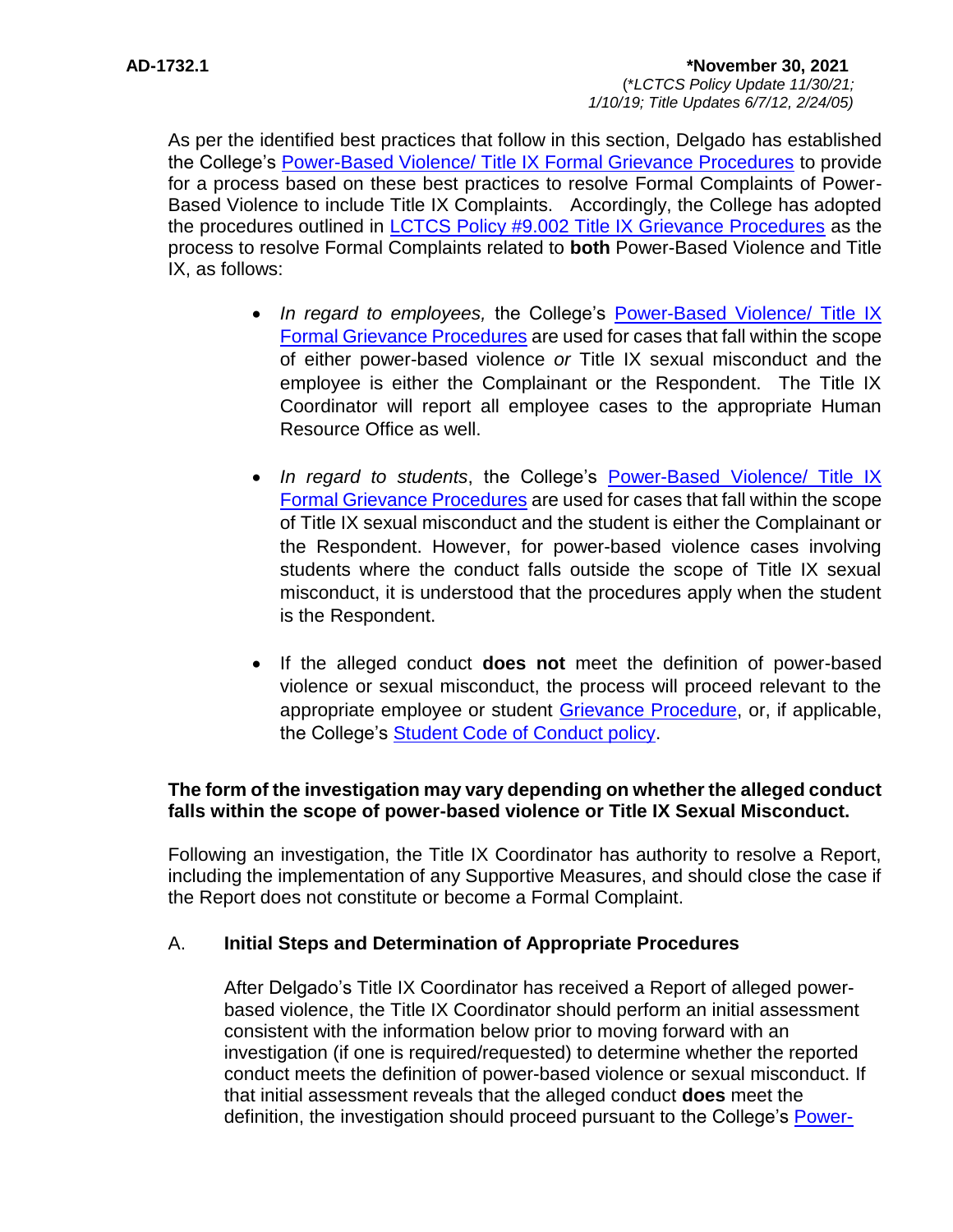## [Based Violence/ Title IX Formal Grievance Procedures.](http://docushare3.dcc.edu/docushare/dsweb/Get/Document-7990)

## B. **Initial Contact with Potential Complainant**

After receiving a Report of power-based violence, Delgado's Title IX Coordinator should notify the individual who is the alleged victim in the Report of the option to have an Advisor accompany them to any meeting or interview related to the power-based violence process.

In initial contact with a potential Complainant, the Title IX Coordinator should also:

- 1) Give the potential Complainant a copy of the relevant policies;
- 2) Explain the process for filing a Formal Complaint with the Title IX Coordinator;
- 3) Provide the potential Complainant with information regarding the rights/responsibilities as a party in this matter;
- 4) Explain the process for investigating and resolving a power-based violence Formal Complaint (including the available appeal procedures);
- 5) Explain the procedural differences based on Title IX versus power-based violence conduct;
- 6) Instruct the potential Complainant not to destroy any potentially relevant documentation in any format;
- 7) Inform the individual of the availability of Supportive Measures with or without the filing of a Formal Complaint;
- 8) Discuss the potential Complainant's expressed preference for manner of resolution and any barriers to proceeding (e.g., confidentiality concerns);
- 9) Explain the prohibition against retaliation; and
- 10) Communicate necessary details of the report to the campus police department for entry into the Institution's daily crime log.

## C. **Supportive Measures**

If the Title IX Coordinator receives notice of alleged power-based violence, whether through online reporting or other reporting methods, the Title IX Coordinator or designee should contact the Complainant to discuss the availability of Supportive Measures with or without the filing of a Complaint (or Formal Complaint under the College's [Power-Based Violence/ Title IX Formal](http://docushare3.dcc.edu/docushare/dsweb/Get/Document-7990)  [Grievance Procedures\)](http://docushare3.dcc.edu/docushare/dsweb/Get/Document-7990) and consider the Complainant's wishes with respect to Supportive Measures. Supportive Measures should also be made available to the Respondent.

Supportive Measures are non-disciplinary, non-punitive individualized services offered as appropriate, as reasonably available, and without fee or charge to the Complainant or the Respondent regardless of whether a Complaint (or Formal Complaint) has been filed. Such measures may include counseling, extensions of deadlines or other course-related adjustments, modifications of work or class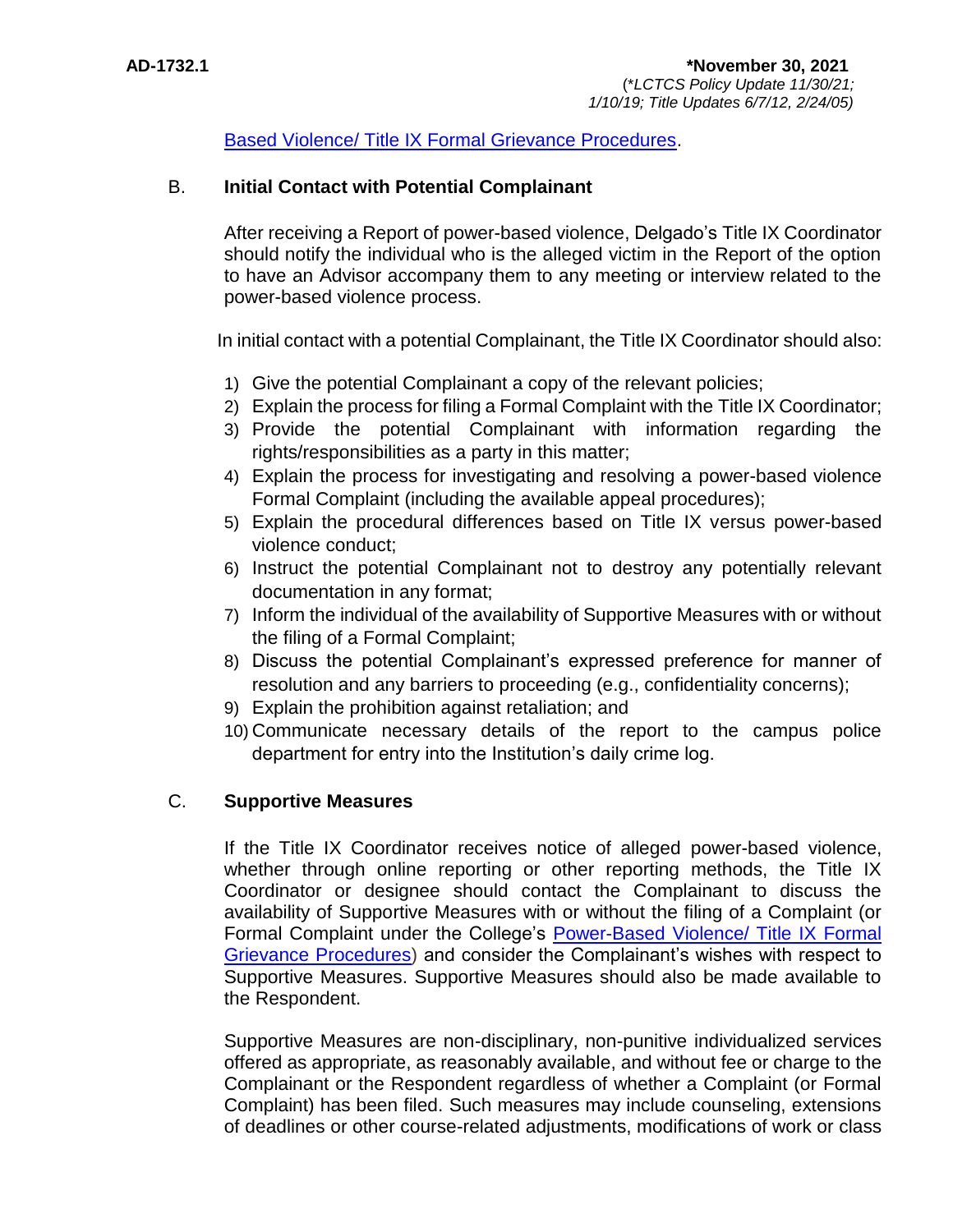schedules, campus escort services, mutual restrictions on contact between the parties, changes in work or housing locations, leaves of absence, and increased security and monitoring of certain areas of the campus, and other similar measures.

Supportive Measures should be designed to restore or preserve access to Delgado's education programs or activities, including measures designed to protect the safety of all parties and the College's educational environment.

## D. **Filing a Formal Complaint**

If a potential Complainant wishes to pursue an incident of power-based violence beyond simply reporting it, they may file a Formal Complaint. The filing of a Formal Complaint means that the individual is asking Delgado Community College to take further steps, such as a full investigation and possibly an adjudication to resolve the alleged issue. Any Complainant (i.e., an alleged victim or survivor or someone who has otherwise been directly affected by power-based violence) may file a Formal Complaint, and the College will treat it as such.

Similarly, the fact that the Title IX Coordinator converts a Report to a Formal Complaint does not make the Title IX Coordinator a Complainant. However, the Title IX Coordinator reserves the right to initiate a Formal Complaint in order to meet the College's Title IX obligations to provide a safe and nondiscriminatory environment and if the College determines that it must take additional steps to protect the campus community. Depending on the conduct alleged and the location of the incident, a Formal Complaint and subsequent investigation will be governed by the College's [Power-Based Violence/ Title IX Formal Grievance](http://docushare3.dcc.edu/docushare/dsweb/Get/Document-7990)  [Procedures.](http://docushare3.dcc.edu/docushare/dsweb/Get/Document-7990)

1) How to File a Formal Complaint

Individuals seeking to file a Formal Complaint may do so with the Title IX Coordinator (see College's [Power-Based Violence/ Title IX Formal](http://docushare3.dcc.edu/docushare/dsweb/Get/Document-7990)  [Grievance Procedures.](http://docushare3.dcc.edu/docushare/dsweb/Get/Document-7990)) Formal Complaints should be in writing, signed and include all information the individual believes to be relevant (e.g., time, location, and nature of incident, names of individuals involved, witnesses to the incident, names of other persons affected by the incident, etc.).

Individuals seeking to file a Report should be allowed to submit on paper (hard copy), in electronic form (the online [Delgado Reporting Form\)](https://cm.maxient.com/reportingform.php?LouisianaCTCS&layout_id=5), or in person, whereby the individual can file a Formal Complaint by meeting with the Title IX Coordinator to provide a verbal description of the powerbased violence which the Title IX Coordinator will use to draft a written document that the individual will review, verify, and sign to constitute a Formal Complaint.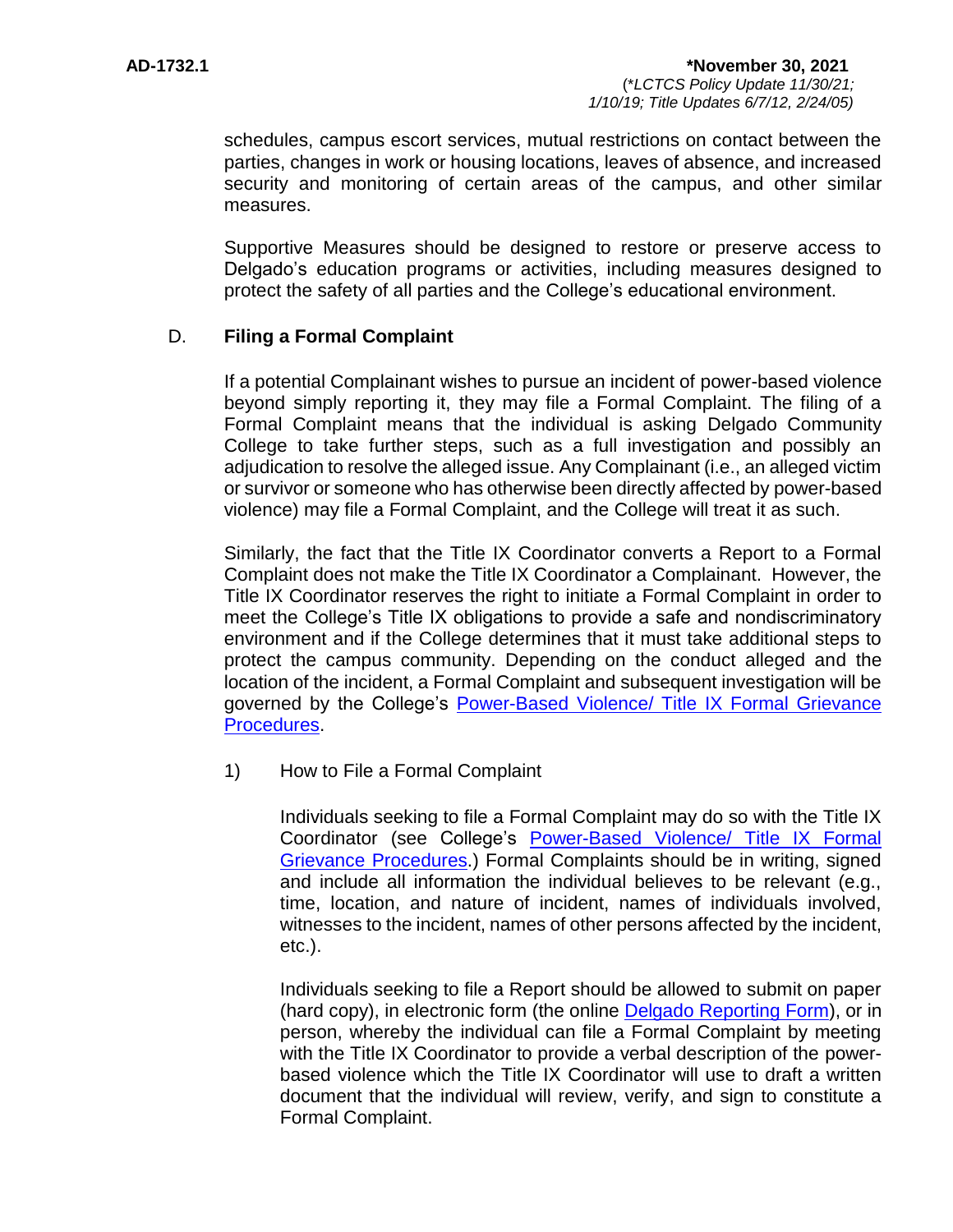If the Complaint filed satisfies the requirements of a Power-Based Violence/ Title IX Formal Complaint, the Title IX Coordinator proceeds under the College's [Power-Based Violence/ Title IX Formal Grievance](http://docushare3.dcc.edu/docushare/dsweb/Get/Document-7990)  [Procedures.](http://docushare3.dcc.edu/docushare/dsweb/Get/Document-7990)

## 2) Withdrawal of Formal Complaint

Delgado Community College allows for a Complainant to withdraw their Formal Complaint. If a Formal Complaint is withdrawn, the Title IX Coordinator should assess the information provided and proceed accordingly. Withdrawal of the Formal Complaint should ordinarily end the Formal Complaint and resolution process. However, the Title IX Coordinator reserves the right to proceed with the Formal Complaint, even after the Complainant withdraws it, in order to protect the interests and safety of the College's community. In such cases, the Complainant shall be notified immediately of the College's decision to proceed.

## E. **Power-Based Violence/ Title IX Grievance Procedure**

Using the College's [Power-Based Violence/ Title IX Formal Grievance](http://docushare3.dcc.edu/docushare/dsweb/Get/Document-7990)  [Procedures,](http://docushare3.dcc.edu/docushare/dsweb/Get/Document-7990) Delgado will investigate all Reports of power-based violence reported to the Title IX Coordinator regardless of whether the Report becomes a Formal Complaint. The investigation and adjudication procedures (if needed) will be prompt, fair, and impartial.

#### *Notice to Respondent* **--**

The person alleged to have committed power-based violence or sexual misconduct is called the Respondent. The Respondent should be notified in writing that a Formal Complaint alleging power-based violence or sexual misconduct has been filed against them. The Respondent should be advised that they may have an Advisor accompany them to any meeting or interview related to the investigation and resolution process.

Within seven (7) business days of receiving notice of the Formal Complaint, the Respondent should arrange to meet with the Title IX Coordinator. The Title IX Coordinator is required to provide the same information that was presented to the Complainant during their initial contact [see Section K(2), *Initial Contact with Potential Complainant*].

After reviewing the Formal Complaint and meeting with the Title IX Coordinator and appropriate decision makers, the Respondent may choose to end the resolution process by accepting responsibility for the conduct alleged in the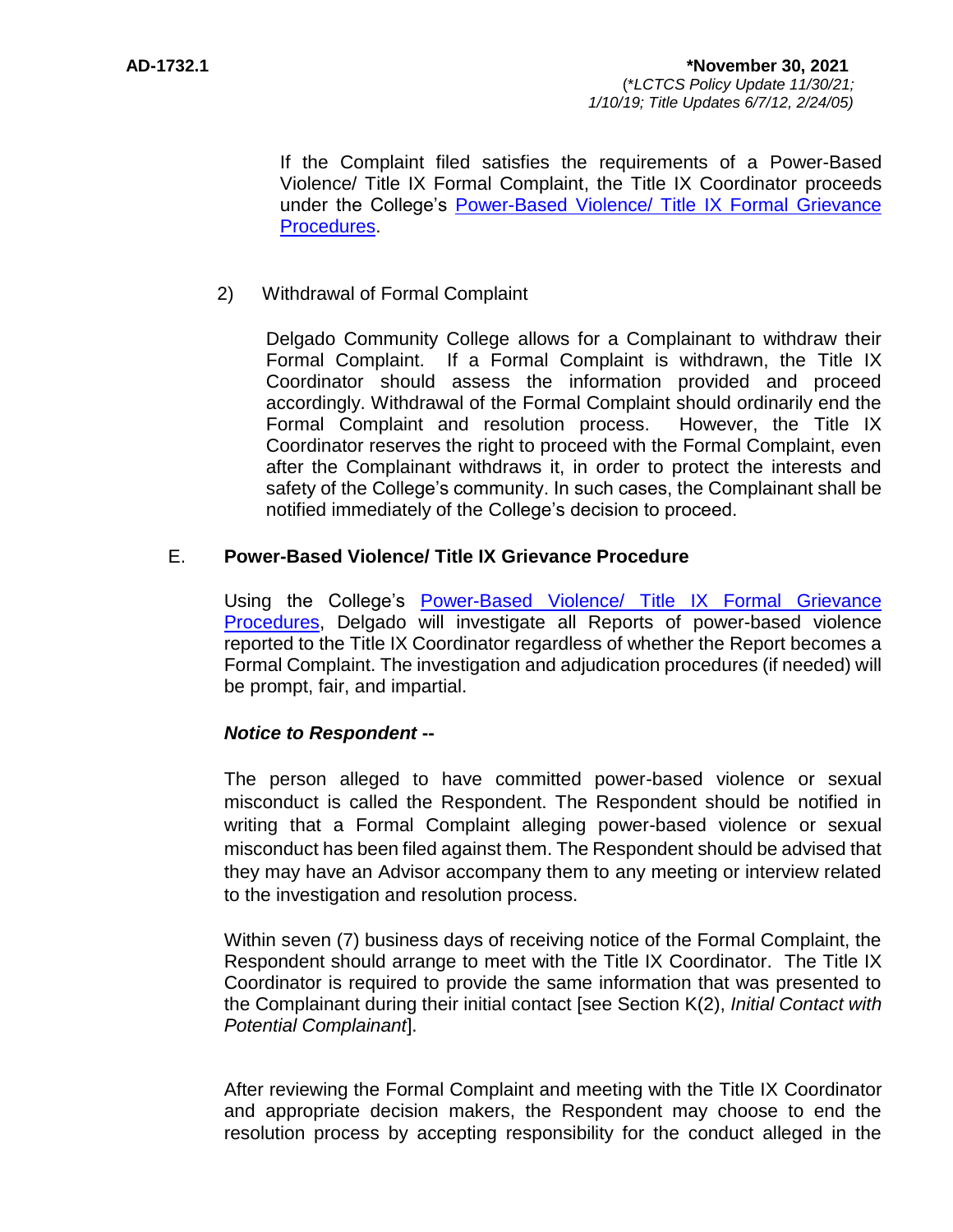Formal Complaint. If the Respondent accepts responsibility for the conduct alleged in the Formal Complaint, the appropriate decision makers should determine the appropriate sanction for the Respondent. If the Respondent disputes the allegations in the Formal Complaint, the matter will proceed to an investigation.

## F. **Investigation Process**

Using the College's [Power-Based Violence/ Title IX Formal Grievance](http://docushare3.dcc.edu/docushare/dsweb/Get/Document-7990)  [Procedures,](http://docushare3.dcc.edu/docushare/dsweb/Get/Document-7990) the Title IX Coordinator designates Investigators specifically trained in power-based violence/ sexual misconduct investigations to conduct a prompt, thorough, and fair investigation. Assigned Investigators should not be the Title IX Coordinator or the Decision Makers.

The process should begin with intake meetings conducted by the Title IX Coordinator. The investigation phase should include interviewing the Complainant or Reporter, the Respondent, and any witnesses; reviewing law enforcement investigation documents if applicable; reviewing relevant student or employment files; and gathering and examining other relevant documents and evidence.

As a part of the investigation, Delgado Community College will provide an opportunity for all parties to present written statements, identify witnesses, and submit other evidence.

Both Complainants and Respondents should be advised of the utilization of Advisors throughout the investigation process. Parties should be advised that Advisors are not permitted to participate directly in Resolution Hearings or Informal Resolution Conferences, except to the extent an Advisor's participation is required during Title IX grievance hearings; they may be present solely to advise or support the party and are prohibited from speaking directly to the Investigator, the power-based violence/ sexual misconduct Adjudicator, other parties, or witnesses.

#### G. **Findings and Investigative Report**

Following the College's [Power-Based Violence/ Title IX Formal Grievance](http://docushare3.dcc.edu/docushare/dsweb/Get/Document-7990)  [Procedures,](http://docushare3.dcc.edu/docushare/dsweb/Get/Document-7990) at the conclusion of the investigation, Investigators should prepare a report (the "Investigative Report") summarizing and analyzing the relevant facts determined through the investigation, with reference to any supporting documentation or statements. The report should be delivered to the Title IX Coordinator, who should analyze the report to ensure that the investigation was prompt, impartial, thorough, and consistent with this Policy. Before the Investigative Report is finalized, the Complainant and Respondent should be given the opportunity to review one another's statements and may also be provided with a written summary of other information collected during the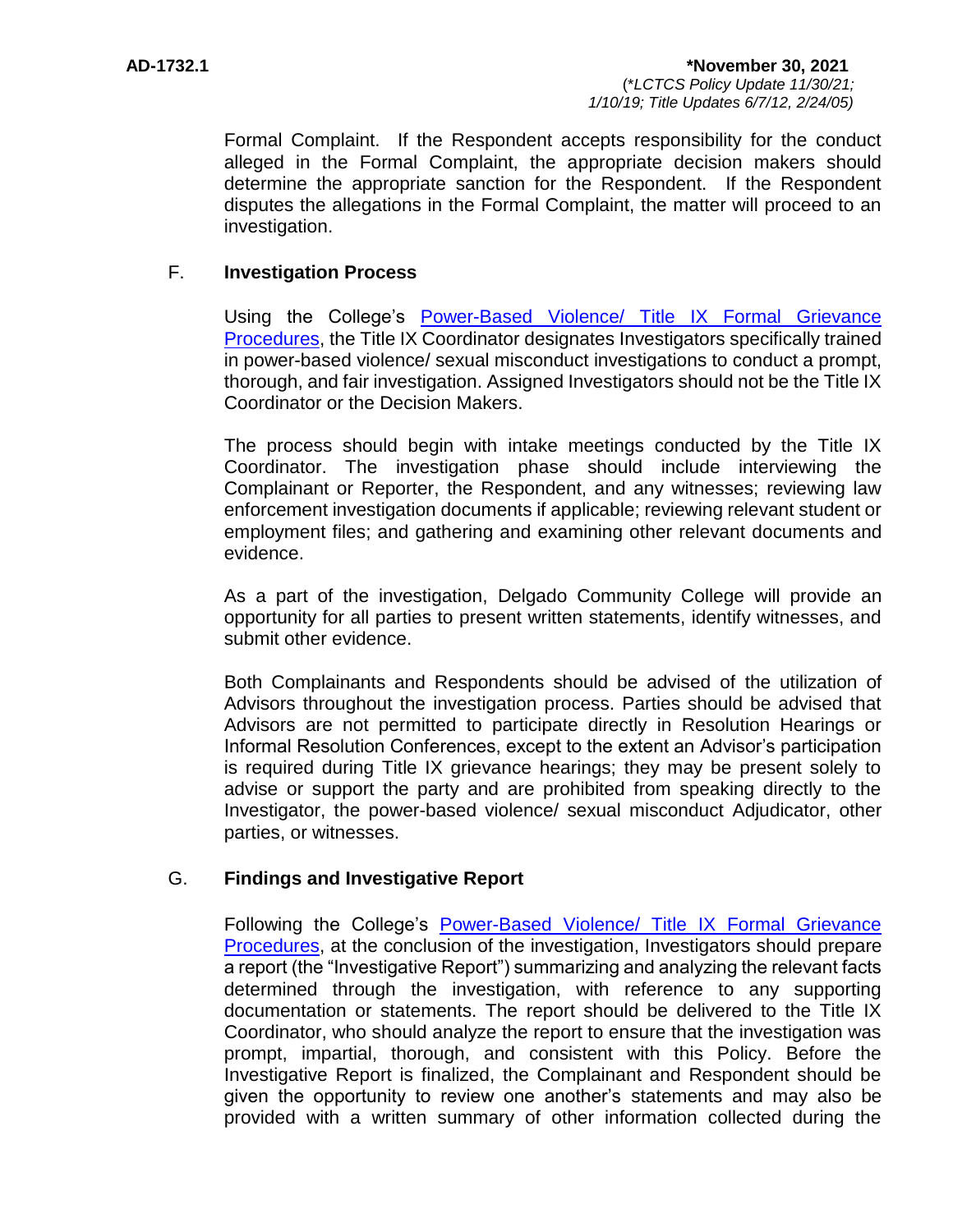investigation if the information is requested and the Title IX Coordinator deems it appropriate to disclose.

A Complainant or Respondent should submit any comments about their own statement, or on any investigation summary that might be provided, to the Investigators within five (5) calendar days after the statement or summary was provided. Following the receipt of any comments submitted, or after the five-day comment period has lapsed without comment, the Investigators should address any identified factual inaccuracies or misunderstandings, as appropriate.

The final Investigative Report should provide a summary of the Investigators' impressions, including context for the evidence collected, but should not make a final determination as to whether a violation of the Power-Based Violence/ Sexual Misconduct Policy occurred, reserving that decision (and any sanctions) for the appropriate decision maker(s). The parties should be provided with a copy of the final Investigative Report simultaneously.

## H. **Resolution**

1) Informal Resolution

For Formal Complaints with a student Respondent, at the discretion of the Title IX Coordinator, the parties should be advised of their option to pursue an Informal Resolution as an alternative to a Formal Resolution. An Informal Resolution should involve a remedies-based, non-judicial process designed to eliminate or address potential power-based violence/ sexual misconduct. This process should aim to assure fairness, to facilitate communication, and to maintain an equitable balance of power between the parties. Delgado Community College does not compel face-to-face confrontation between the parties or participation in any particular form of Informal Resolution.

The Title IX Coordinator should make an initial decision about whether a case qualifies for an Informal Resolution. If both parties then agree to pursue that path, the College will halt any investigation or scheduled Resolution Hearing so that the parties can explore the possibility of Informal Resolution. Participation in an Informal Resolution is voluntary, and either party can request to end the Informal Resolution process at any time and commence or resume the investigation process. If the parties agree to a resolution during an Informal Resolution process, the Title IX Coordinator should oversee its implementation, the Formal Complaint should be deemed withdrawn, and the matter should be terminated. An appeal of the process and its result should not be permitted. The resolution should be considered binding, and its breach would give rise to a new Formal Complaint.

2) Formal Resolution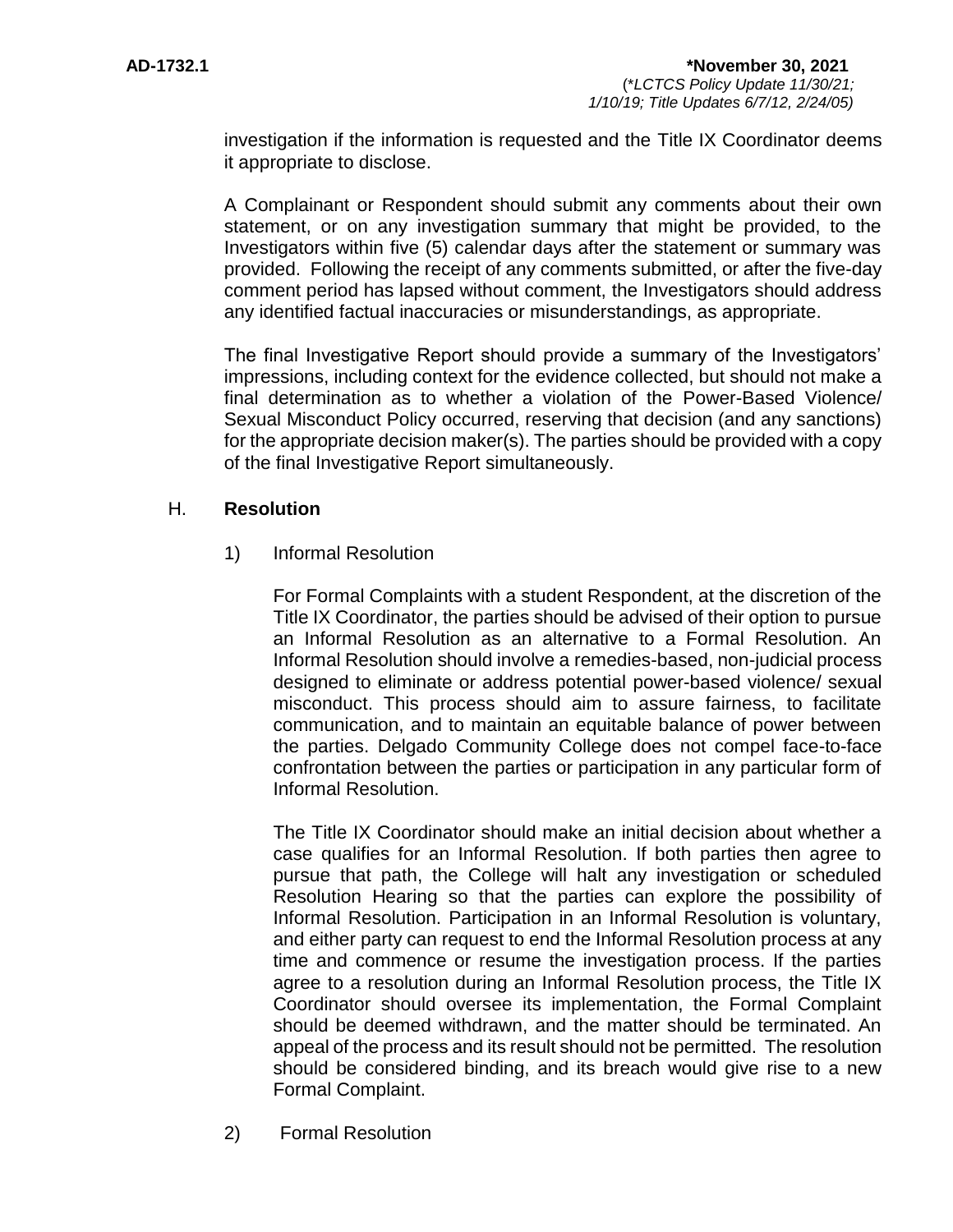In accordance with [LCTCS Policy #9.001 Policy on Power-Based](https://campussuite-storage.s3.amazonaws.com/prod/1558543/91b64910-2d2e-11e8-8c09-0a7155647e8a/2332545/120ee03a-31cd-11ec-bca0-02b4ec425fd5/file/9.001%20LCTCS%20POLICY%20ON%20POWER-BASED%20VIOLENCE%2010.20.21.pdf)  [Violence/Sexual Misconduct](https://campussuite-storage.s3.amazonaws.com/prod/1558543/91b64910-2d2e-11e8-8c09-0a7155647e8a/2332545/120ee03a-31cd-11ec-bca0-02b4ec425fd5/file/9.001%20LCTCS%20POLICY%20ON%20POWER-BASED%20VIOLENCE%2010.20.21.pdf) and the [Board of Regents Uniform Policy](https://regents.la.gov/divisions/legal-affairs/uniformpbvpolicy/)  [on Power-Based Violence/ Sexual Misconduct,](https://regents.la.gov/divisions/legal-affairs/uniformpbvpolicy/) promulgated pursuant to Act 472 of the 2021 Regular Legislative Session of the Louisiana Legislature, the College has processes and procedures in place to maintain safety and protection for students and employees. Therefore, Delgado Community College provides for a process to resolve formal complaint, and the process employed depends on the nature of the case.

As per Section 8, *Identified Best Practices*, Delgado has established the College's [Power-Based Violence/ Title IX Formal Grievance Procedures](http://docushare3.dcc.edu/docushare/dsweb/Get/Document-7990) to provide for a process based on these best practices to resolve Formal Complaints of power-based violence to include Title IX Complaints. Accordingly, the College has adopted the procedures outlined in [LCTCS](https://campussuite-storage.s3.amazonaws.com/prod/1558543/91b64910-2d2e-11e8-8c09-0a7155647e8a/2332546/120ee65c-31cd-11ec-9fc1-02b4ec425fd5/file/9.002%20LCTCS%20TITLE%20IX%20GRIEVANCE%20PROCEDURES%2010.20.21.pdf)  [Policy #9.002 Title IX Grievance Procedures](https://campussuite-storage.s3.amazonaws.com/prod/1558543/91b64910-2d2e-11e8-8c09-0a7155647e8a/2332546/120ee65c-31cd-11ec-9fc1-02b4ec425fd5/file/9.002%20LCTCS%20TITLE%20IX%20GRIEVANCE%20PROCEDURES%2010.20.21.pdf) as the process to resolve Formal Complaints related to **both** Power-Based Violence and Title IX. as follows:

- *In regard to employees,* the College's [Power-Based Violence/ Title IX](http://docushare3.dcc.edu/docushare/dsweb/Get/Document-7990)  [Formal Grievance Procedures](http://docushare3.dcc.edu/docushare/dsweb/Get/Document-7990) are used for cases that fall within the scope of either power-based violence *or* Title IX sexual misconduct and the employee is either the Complainant or the Respondent. The Title IX Coordinator will report all employee cases to the appropriate Human Resource Office as well.
- *In regard to students*, the College's [Power-Based Violence/ Title IX](http://docushare3.dcc.edu/docushare/dsweb/Get/Document-7990)  [Formal Grievance Procedures](http://docushare3.dcc.edu/docushare/dsweb/Get/Document-7990) are used for cases that fall within the scope of Title IX sexual misconduct and the student is either the Complainant or the Respondent. However, for power-based violence cases involving students where the conduct falls outside the scope of Title IX sexual misconduct, it is understood that the procedures apply when the student is the Respondent.
- If the alleged conduct **does not** meet the definition of power-based violence or sexual misconduct, the process will proceed relevant to the appropriate employee or student [Grievance Procedure,](https://www.dcc.edu/administration/policies/human-resources/grievance-procedures.aspx) or, if applicable, the College's [Student Code of Conduct policy.](http://docushare3.dcc.edu/docushare/dsweb/Get/Document-80)

## I. **Sanctions**

Factors considered when determining a sanction/responsive action may include, but are not limited to: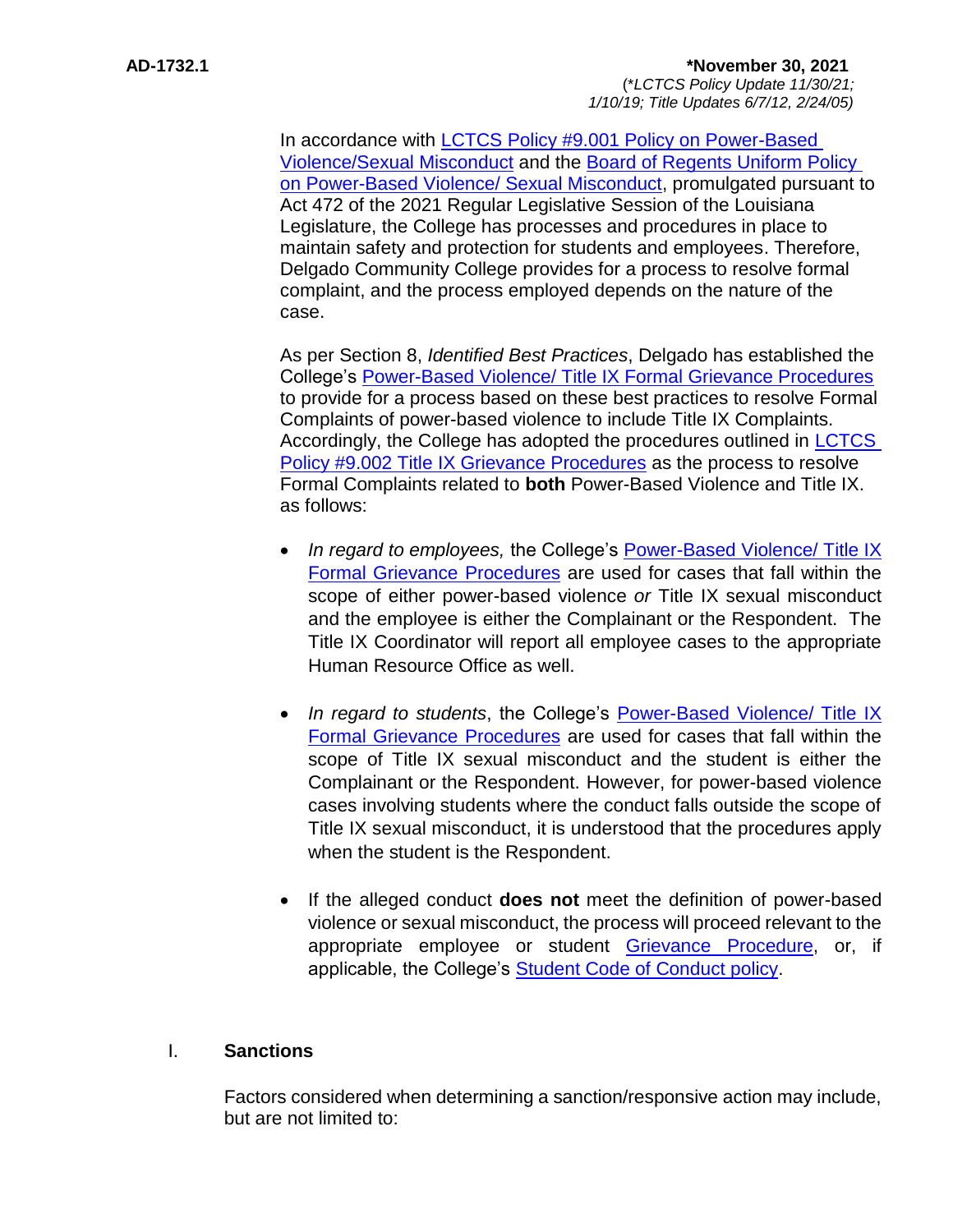- The nature, severity of, and circumstances surrounding the violation(s)
- The Respondent's disciplinary history
- Previous allegations or allegations involving similar conduct
- The need for sanctions/responsive actions to bring an end to the discrimination, harassment, and/or retaliation
- The need for sanctions/responsive actions to prevent the future recurrence of discrimination, harassment, and/or retaliation
- The need to remedy the effects of the discrimination, harassment, and/or retaliation on the Complainant and the community
- The impact on the parties
- Any other information deemed relevant by the Decision-maker(s)

The sanctions will be implemented as soon as is feasible, either upon the outcome of any appeal or the expiration of the window to appeal without an appeal being requested. The sanctions described as follows are not exclusive of, and may be in addition to, other actions taken or sanctions imposed by external authorities.

1)Student Sanctions Examples

The College's policies on transcript notation will apply to these proceedings. The following are the usual sanctions that may be imposed upon students or organizations singly or in combination subject to the College's [Student Code of Conduct policy:](http://docushare3.dcc.edu/docushare/dsweb/Get/Document-80)

- *Warning:* A formal statement that the conduct was unacceptable and a warning that further violation of any College policies, procedure, or directive will result in more severe sanctions/responsive actions.
- *Required Counseling:* A mandate to meet with and engage in either College-sponsored or external counseling to better comprehend the misconduct and its effects.
- *Probation:* A written reprimand for violation of College policy, providing for more severe disciplinary sanctions in the event that the student or organization is found in violation of any Delgado policy, procedure, or directive within a specified period of time. Terms of the probation will be articulated and may include denial of specified social privileges, exclusion from co-curricular activities, exclusion from designated areas of campus, no-contact orders, and/or other measures deemed appropriate.
- *Suspension:* Termination of student status for a definite period of time not to exceed two years and/or until specific criteria are met. Students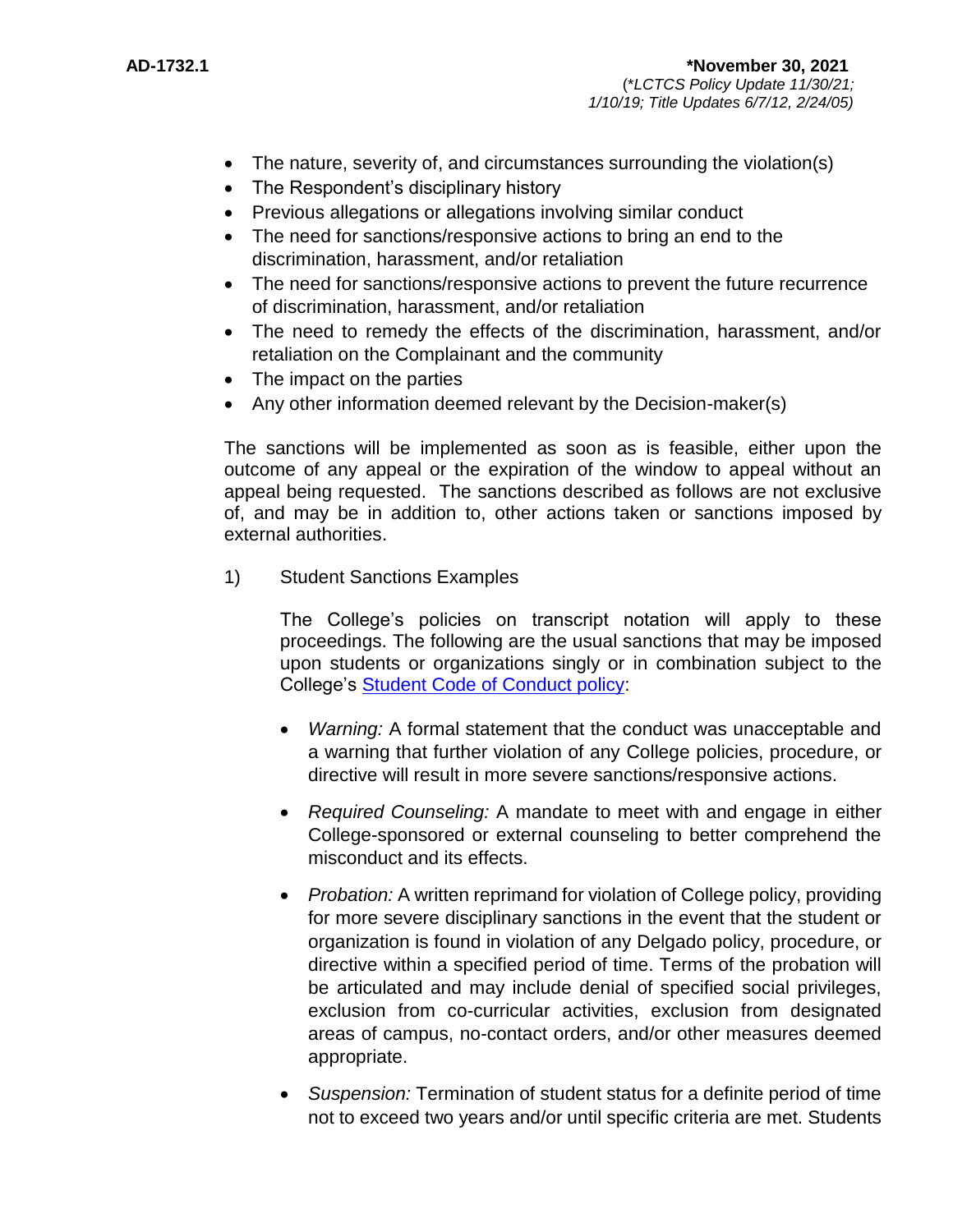who return from suspension are automatically placed on probation through the remainder of their tenure as a student at the College.

- *Expulsion:* Permanent termination of student status and revocation of rights to be on campus for any reason or to attend College-sponsored events. This sanction will be noted permanently as a Conduct Expulsion on the student's official transcript, subject to any applicable expungement policies.
- *Withholding Diploma*: Delgado Community College may withhold a student's diploma for a specified period of time and/or deny a student participation in commencement activities as a sanction if the student is found responsible for an alleged violation.
- *Revocation of Degree:* The College reserves the right to revoke a degree previously awarded from the College for fraud, misrepresentation, and/or other violation of Delgado policies, procedures, or directives in obtaining the degree, or for other serious violations committed by a student prior to graduation.
- *Organizational Sanctions*: Deactivation, loss of recognition, loss of some or all privileges (including Delgado registrations) for a specified period of time.
- *Other Actions:* In addition to or in place of the above sanctions, the College may assign any other sanctions as deemed appropriate.
- 2) Employee Sanctions Examples

Responsive actions for an employee who has engaged in power-based violence, including harassment, discrimination, and/or retaliation include:

- *Warning – Verbal or Written*
- *Performance Improvement/Management Process*
- *Required Counseling*
- *Required Training or Education*
- *Probation*
- *Loss of Annual Pay Increase*
- *Loss of Oversight or Supervisory Responsibility*
- *Demotion*
- *Suspension with pay*
- *Suspension without pay*
- *Termination*
- *Other Actions:* In addition to or in place of the above sanctions, the College may assign any other sanctions as deemed appropriate.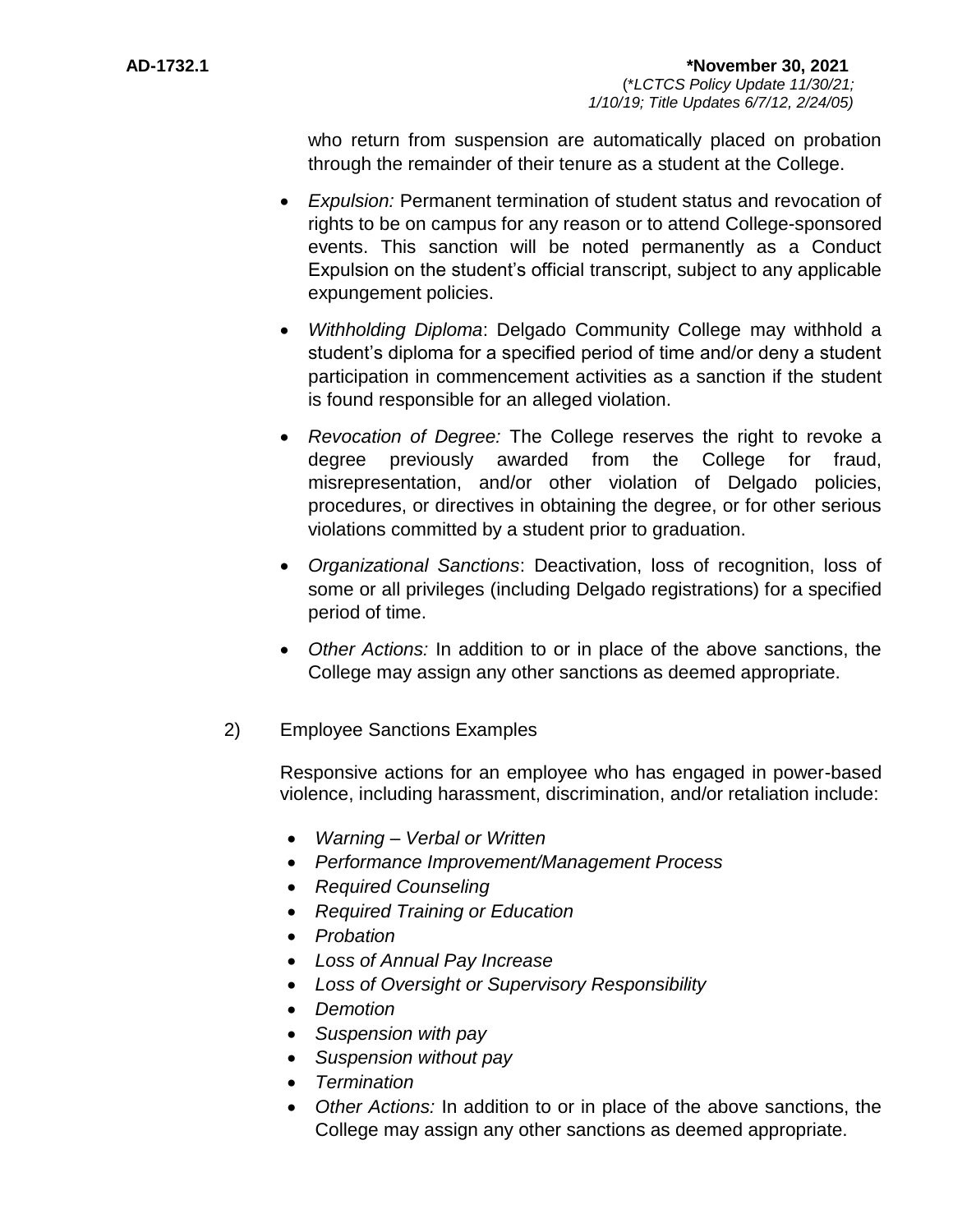## See LCTCS Policy #6.014*[, Discipline for All Employees.](https://campussuite-storage.s3.amazonaws.com/prod/1558543/91b64910-2d2e-11e8-8c09-0a7155647e8a/1778099/005361a0-584f-11e8-89e8-12be56b8d5f6/file/6014_Discipline-For-All-Employees_12202016.pdf)*

#### J. **Grievance Procedure Appeals**

Delgado Community College provides an appeal process that is equally available to the parties and includes the procedures and permissible basis for the Complainant and Respondent to appeal.

Appeals should only be raised on one or more of the following grounds, for example:

- 1) a procedural irregularity that affected the outcome of the matter;
- 2) to consider new facts or information that were not known or knowable to the appealing party before or during the time of the resolution and that are sufficient to alter the decision;
- 3) the Title IX Coordinator, Investigator, or Adjudicator(s) had a conflict of interest or bias that affected the outcome of the matter;
- 4) the decision reached was not supported by a preponderance of evidence; or
- 5) the sanctions were disproportionate to the findings.

As to all appeals, the College will, at a minimum:

- 1) Notify the other party in writing when the appeal is filed and implement appeal procedures equally for both parties;
- 2) Ensure the decision maker(s) for the appeal **is/are not** the same individual(s) who reached the determination regarding responsibility or dismissal, the Investigator(s) or the Title IX Coordinator;
- 3) Give both parties a reasonable, equal opportunity to submit a written statement in support of or challenging the outcome;
- 4) Issue a written decision describing the result of the appeal and the rationale for the result; and
- 5) Provide a written decision simultaneously to both parties.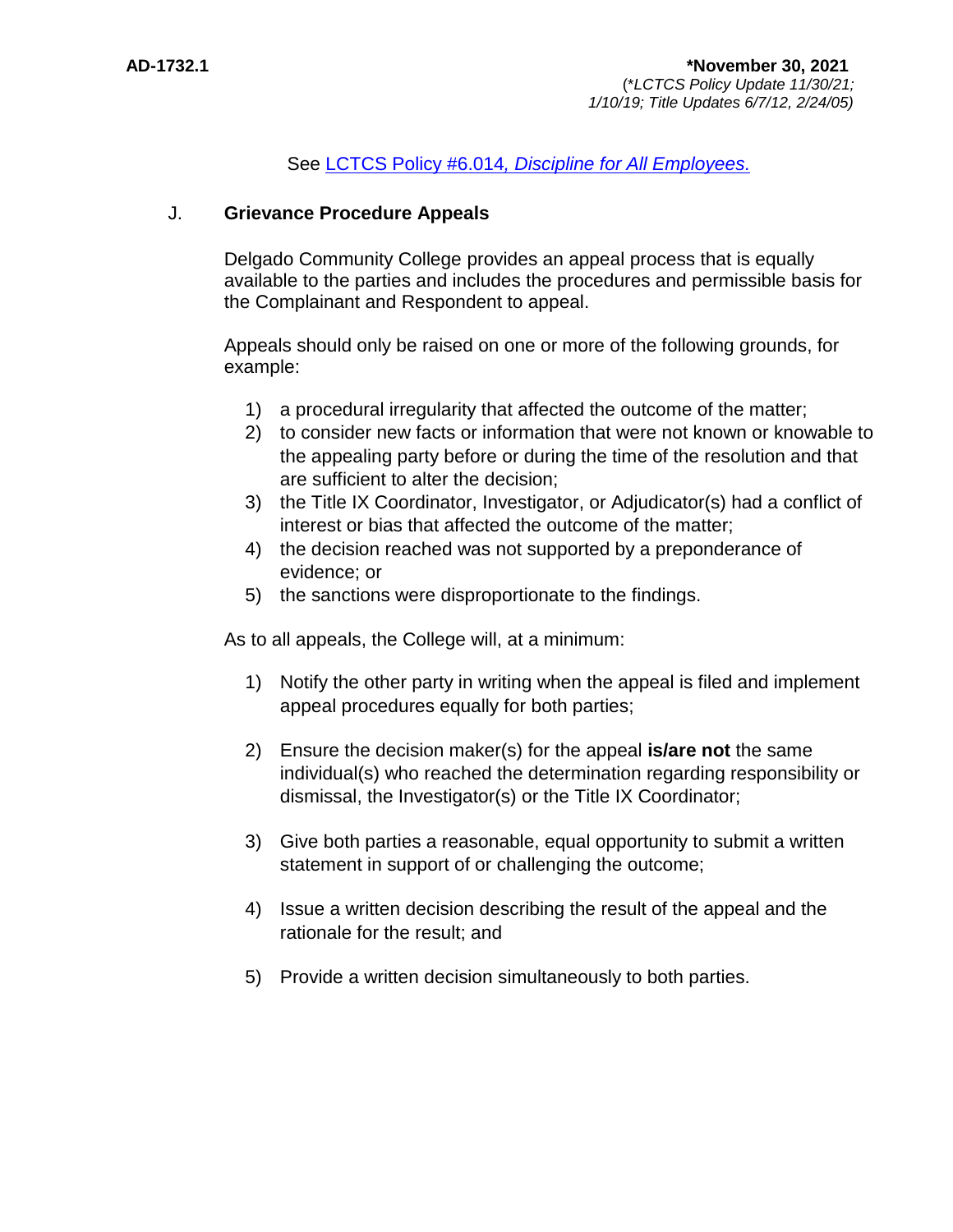#### 9. **Training**

## A. **Responsible Employees**

Delgado Community College requires annual training for each of its (i) Responsible Employees; (ii) individuals who are involved in implementing the College's student grievance procedures, including each individual responsible for resolving Formal Complaints of reported power-based violence or power-based violence policy violations; (iii) Title IX Coordinator(s)**;** and (iv) employees who have responsibility for interviewing any alleged victims of power-based violence. The College shall ensure that the individuals and employees receive the training described in this Subsection no later than the beginning of the 2022-2023 academic year.

The Louisiana Board of Regents, in coordination with the Attorney General, and in consultation with state or local victim services organizations, has developed the annual training program as required in Section L, Training.

## B. **Confidential Advisors**

Delgado Community College designates individuals who shall serve as [Confidential](http://docushare3.dcc.edu/docushare/dsweb/Get/Document-1935)  [Advisors,](http://docushare3.dcc.edu/docushare/dsweb/Get/Document-1935) such as health care staff, clergy, staff of a women's center, or other such categories. Such designation shall not preclude the College from partnering with national, state, or local victim services organizations to serve as Confidential Advisors or in other confidential roles.

Prior to designating a person as a Confidential Advisor, the person shall complete a training program that includes information on power-based violence (including "sexual harassment" under Title IX, as well as other types of power-based violence falling outside Title IX's jurisdictional requirements), trauma-informed interactions, Title IX requirements, state law on power-based violence, and resources for victims. The Confidential Advisor shall also complete annual training relative to power-based violence and Title IX. The initial and annual training shall be developed by the Attorney General in collaboration with BOR and shall be provided through online materials.

[Delgado's Title IX webpage](https://www.dcc.edu/title-ix/default.aspx) provides the contact information for obtaining a Confidential Advisor.

The Confidential Advisor to an alleged victim of power-based violence shall inform the alleged victim of the following:

1) The rights of the alleged victim under federal and state law and the policies of the College;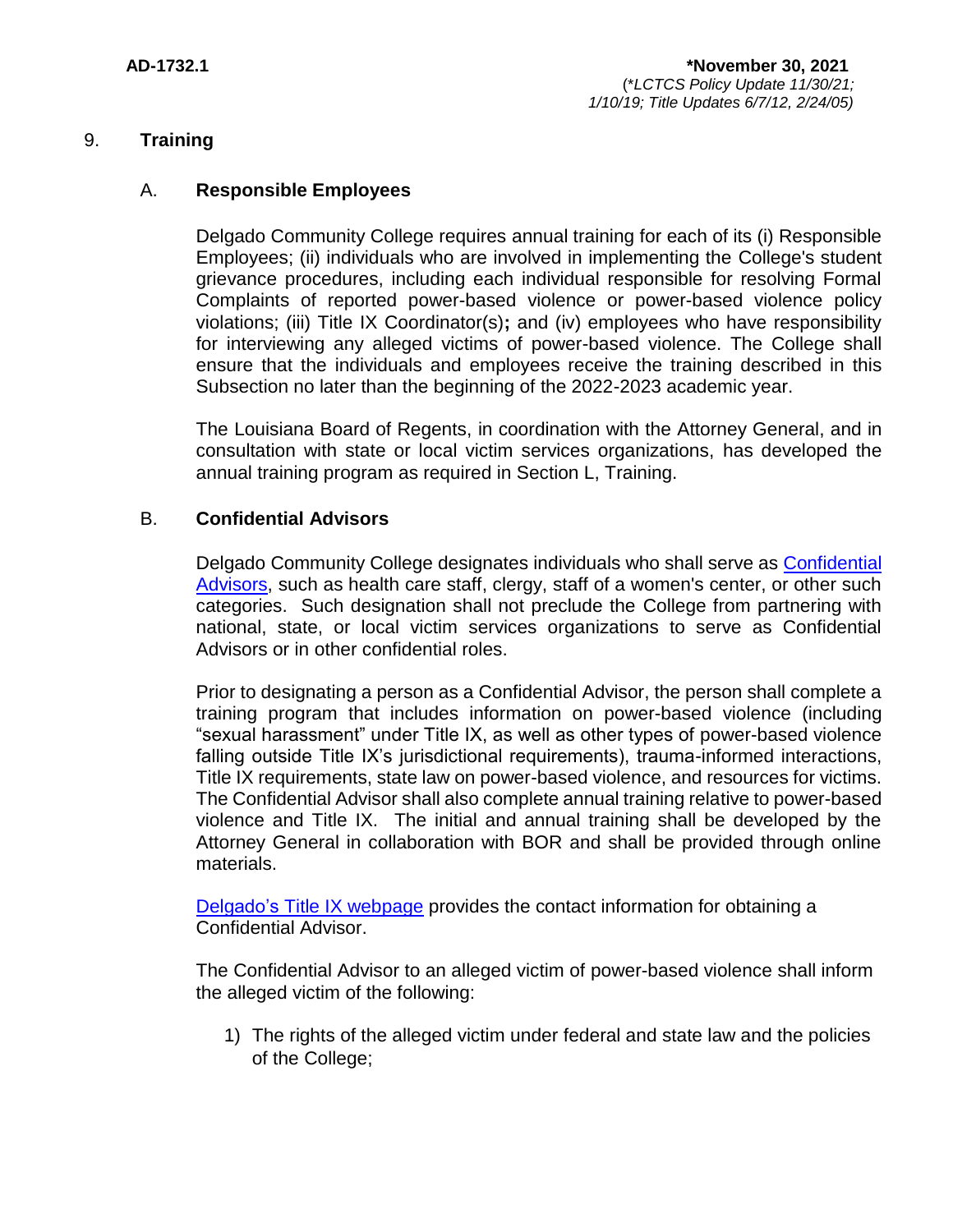- 2) The alleged victim's reporting options, including the option to notify the College, the option to notify local law enforcement, and any other reporting options;
- 3) If reasonably known, the potential consequences of those reporting options;
- 4) The process of investigation and disciplinary proceedings of the College;
- 5) The process of investigation and adjudication of the criminal justice system;
- 6) The limited jurisdiction, scope, and available sanctions of the College's student disciplinary proceeding, and that it should not be considered a substitute for the criminal justice process;
- 7) Potential reasonable accommodations that the College may provide to an alleged victim; and
- 8) The name and location of the nearest medical facility where an alleged victim may have a rape kit administered by an individual trained in sexual assault forensic medical examination and evidence collection, and information on transportation options and available reimbursement for a visit to such a facility.

The Confidential Advisor may, as appropriate, serve as a liaison between an alleged victim and the College or local law enforcement, when directed to do so in writing by an alleged victim who has been fully and accurately informed about what procedures shall occur if information is shared, and assist an alleged victim in contacting and reporting to a Responsible Employee or local law enforcement.

The Confidential Advisor will:

- 1) Be authorized by the College to liaise with appropriate staff at the College to arrange reasonable accommodations through the College to allow the alleged victim to change living arrangements or class schedules, obtain accessibility services, or arrange other accommodations;
- 2) Be authorized to accompany the alleged victim, when requested to do so by the alleged victim, to interviews and other proceedings of a campus investigation and college disciplinary proceedings;
- 3) Advise the alleged victim of, and provide written information regarding, both the alleged victim's rights and the College's responsibilities regarding orders of protection, no-contact orders, restraining orders, or similar lawful orders issued by a court of competent jurisdiction or by the College;
- 4) Not be obligated to report crimes to the College or law enforcement in a way that identifies an alleged victim or an accused individual, unless otherwise required to do so by law; and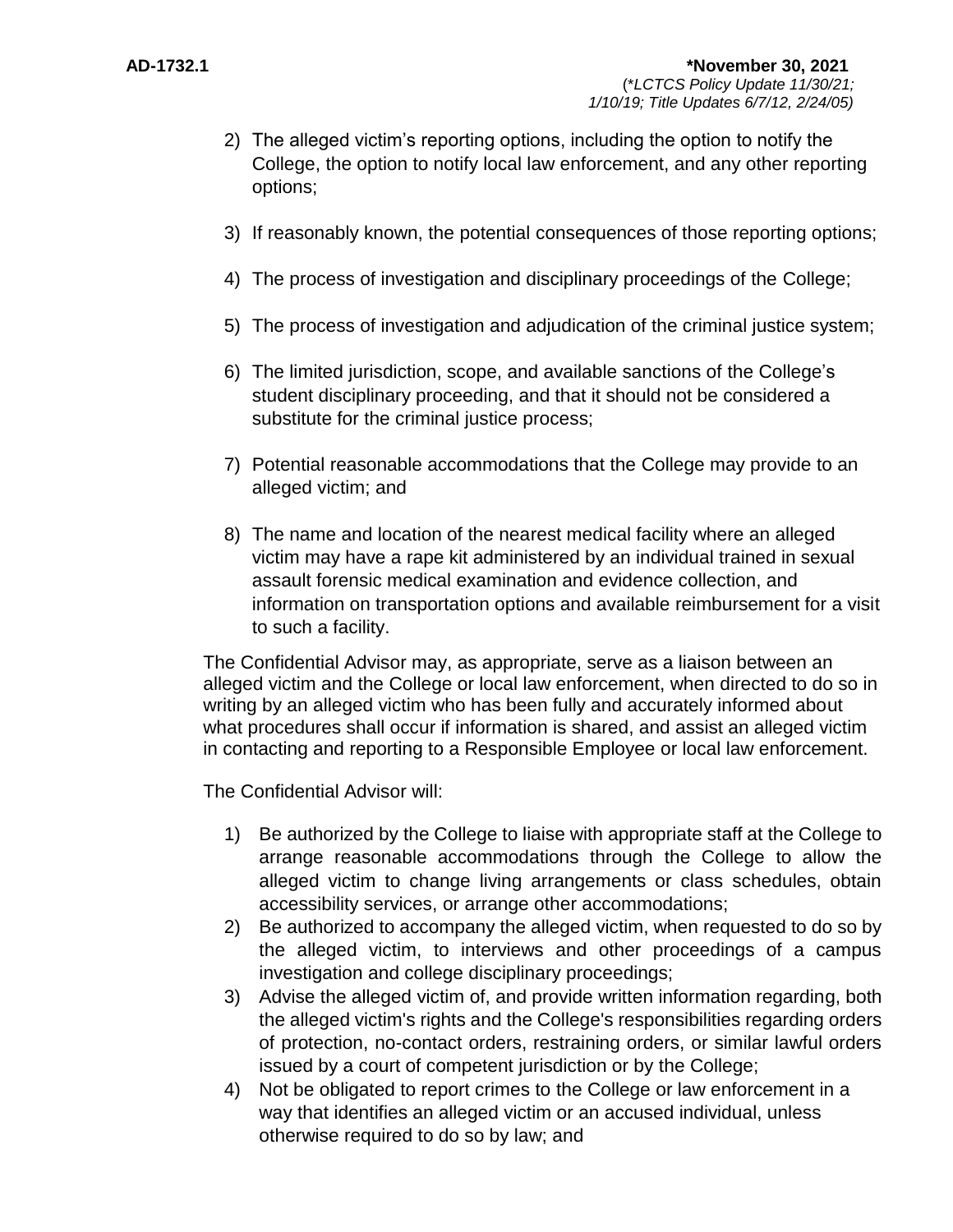5) To the extent authorized under law, provide confidential services to students. Any requests for accommodations made by a Confidential Advisor, as provided in this Section, shall not trigger an investigation by the College.

The College shall appoint an adequate number of Confidential Advisors. The Louisiana Board of Regents will determine the adequate number of Confidential Advisors for the College based upon its size, no later than January 1, 2022, and on January 1<sup>st</sup> annually thereafter.

## 10. **Data Publications**

## A. **Power-Based Violence Climate Survey**

Beginning in the 2022-2023 academic year, Delgado Community College administers an anonymous Power-Based Violence Climate Survey (Survey) to its students once every three (3) years. If the College administers other surveys with regard to campus safety, this Survey may be included as a separate component of any such survey, provided that the power-based violence component is clearly identified as such.

Participation in this Survey will be voluntary. No student will be required or coerced to participate in the Survey, nor will any student face retribution or negative consequences of any kind for declining to participate.

Subject to the foregoing paragraph, the College will make every effort to maximize student participation in the Survey.

The Louisiana Board of Regents:

- 1) Develops the survey in consultation with the LCTCS and its member colleges and in accordance with national best practices;
- 2) Works with LCTCS and its member colleges in researching and selecting the best method of developing and administering the survey;
- 3) Consults with victims' advocacy groups and student leaders who represent a variety of student organizations and affiliations, including student government associations, academic associations, faith-based groups, cultural groups, and fraternities and sororities, when meeting the requirements of this Section;
- 4) Submits a written report on survey results to the House Committee on Education, Senate Committee on Education, and the Governor not later than forty-five (45) days prior to the convening of the next Regular Session of the Legislature following the administration of the survey. The report summarizes results from each public postsecondary education Institution and the state as a whole; and
- 5) Publishes the survey results on Board of Regents' website and in any other location or venue the Board of Regents considers necessary or appropriate.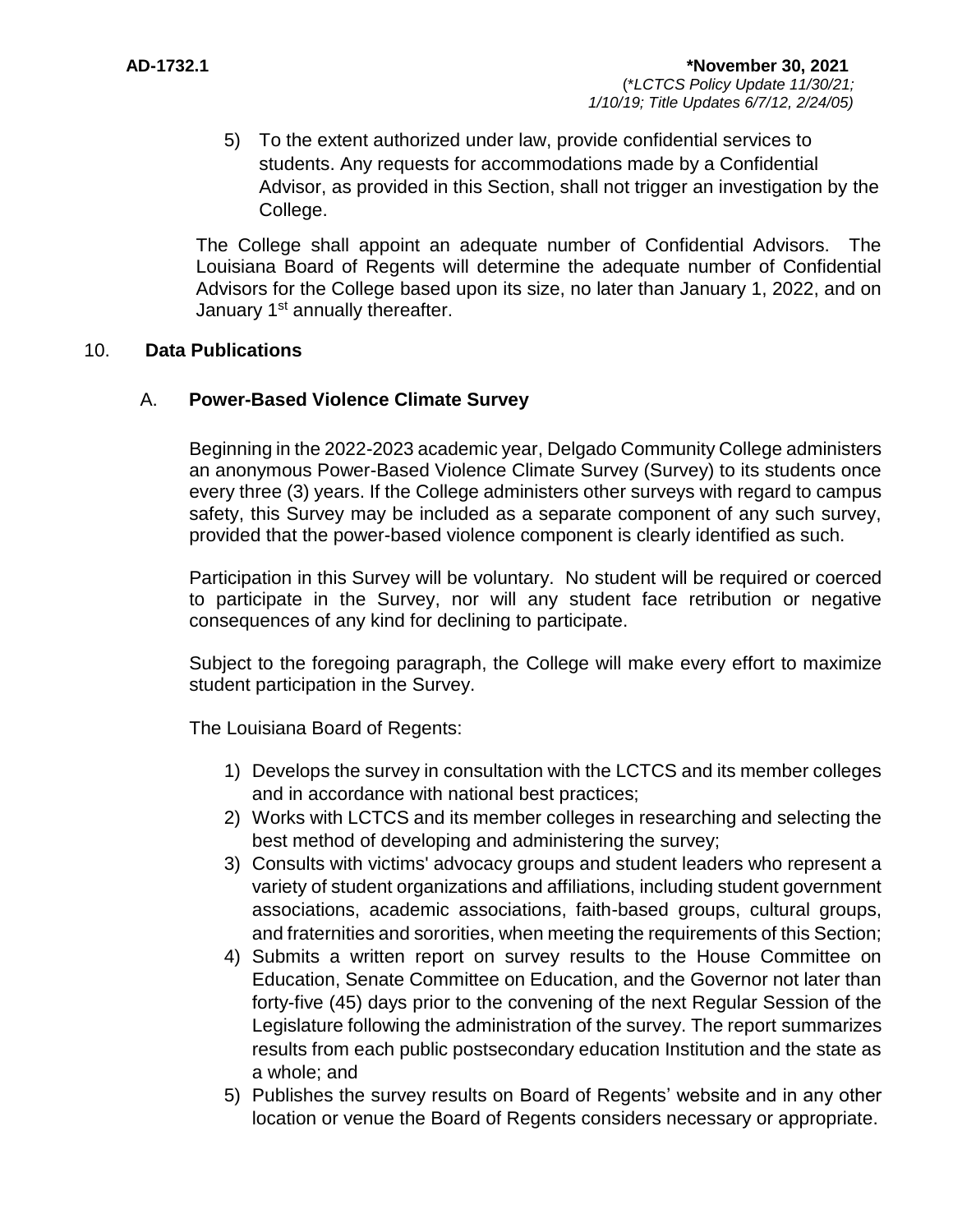Delgado Community College must:

- 1) Administer a survey during the 2022-2023 academic year and every third year thereafter;
- 2) Report Survey results to LCTCS and BOR; and
- 3) Publish the Survey results in a prominent, easily accessible location on the Delgado website.

# B. **Campus Security Report**

In accordance with Act 447 of the 2021 Regular Legislative Session of the Louisiana Legislature, the College must publish on its website a semiannual security report to contain updated campus security policies and campus crime statistics.

The reports shall be updated and posted by **April Tenth (10)** and **October Tenth (10)** of each academic year. The report must include, at a minimum, all information relative to such policies and statistics specified in the Jeanne Clery Disclosure of Campus Security Policy and Campus Crime Statistics Act, 20 U.S.C. §1092 (Clery Act).

As a best practice, Delgado may include information related to statistics of incidents of power-based violence.

The report shall be posted in a prominent location that is readily accessible from the main landing page of the Delgado website.

LCTCS and BOR shall review the College websites for compliance with this Section. BOR shall notify the House Committee on Education, the Senate Committee on Education, and the State Bond Commission upon the College's failure to comply with this Section.

In addition, the State Bond Commission **does not** authorize the College to incur any debt that is subject to the Commission's approval for a period of two years following notification of the College's failure to comply with this Section.

In accordance with state law, any person may commence a suit in the district court for the parish in which an action in violation of this Section occurred for the issuance of a writ of mandamus or injunctive or declaratory relief to require compliance with the provisions of this Section, together with reasonable attorney fees and costs.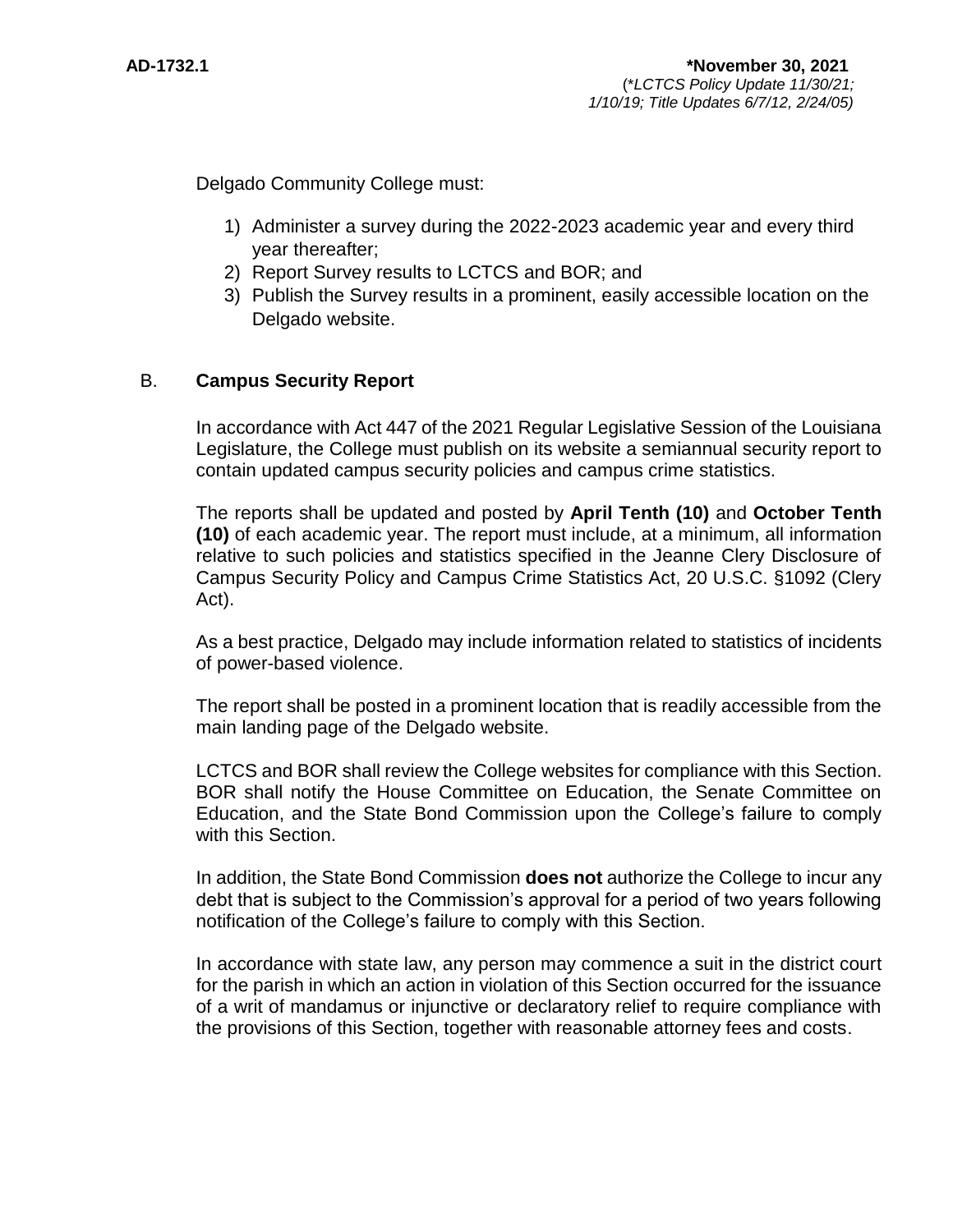## C. **Sex Crime Data Report**

By **February Fifteenth (15)** of each year, the College campus police department/campus security authority shall submit a report containing the information required in Appendix C of the **LCTCS Policy #9.001 Policy on Power-**[Based Violence](https://campussuite-storage.s3.amazonaws.com/prod/1558543/91b64910-2d2e-11e8-8c09-0a7155647e8a/2332545/120ee03a-31cd-11ec-bca0-02b4ec425fd5/file/9.001%20LCTCS%20POLICY%20ON%20POWER-BASED%20VIOLENCE%2010.20.21.pdf) to the System President, the College Chancellor, and the Title IX Coordinator.

The Chancellor shall ensure the report is posted on **Delgado's website**.

## 11. **Memoranda of Understanding**

Each college campus and law enforcement and criminal justice agency located within the parish(es) of the campus(es) of the college, including the campus police department, if any, the local district attorney's office, and any law enforcement agency with criminal jurisdiction over the campus, shall enter into and maintain a written memorandum of understanding (MOU) to clearly delineate responsibilities and share information in accordance with applicable federal and state confidentiality laws, including but not limited to trends about power-based violence committed by or against students of the college. This MOU must be signed by all parties to the MOU.

Each MOU shall include the following:

- 1. Delineation and sharing protocols of investigative responsibilities;
- 2. Protocols for investigations, including standards for notification and communication and measures to promote evidence preservation;
- 3. Agreed-upon training and requirements for the parties to the MOU on issues related to power-based violence for the purposes of sharing information and coordinating training to the extent possible;
- 4. A method of sharing general information about power-based violence occurring within the jurisdiction of the parties to the MOU in order to improve campus safety; and
- 5. A requirement that the local law enforcement agency include information on its police report regarding the status of the alleged victim as a student at the College.

Each executed MOU shall be reviewed annually by the College Chancellor, Title IX Coordinator, and the executive officer of the criminal justice agency, and shall be revised as considered necessary.

Nothing in this Section or any MOU shall be construed as prohibiting an alleged victim or Responsible Employee from making a Formal Complaint to both the College and a law enforcement agency.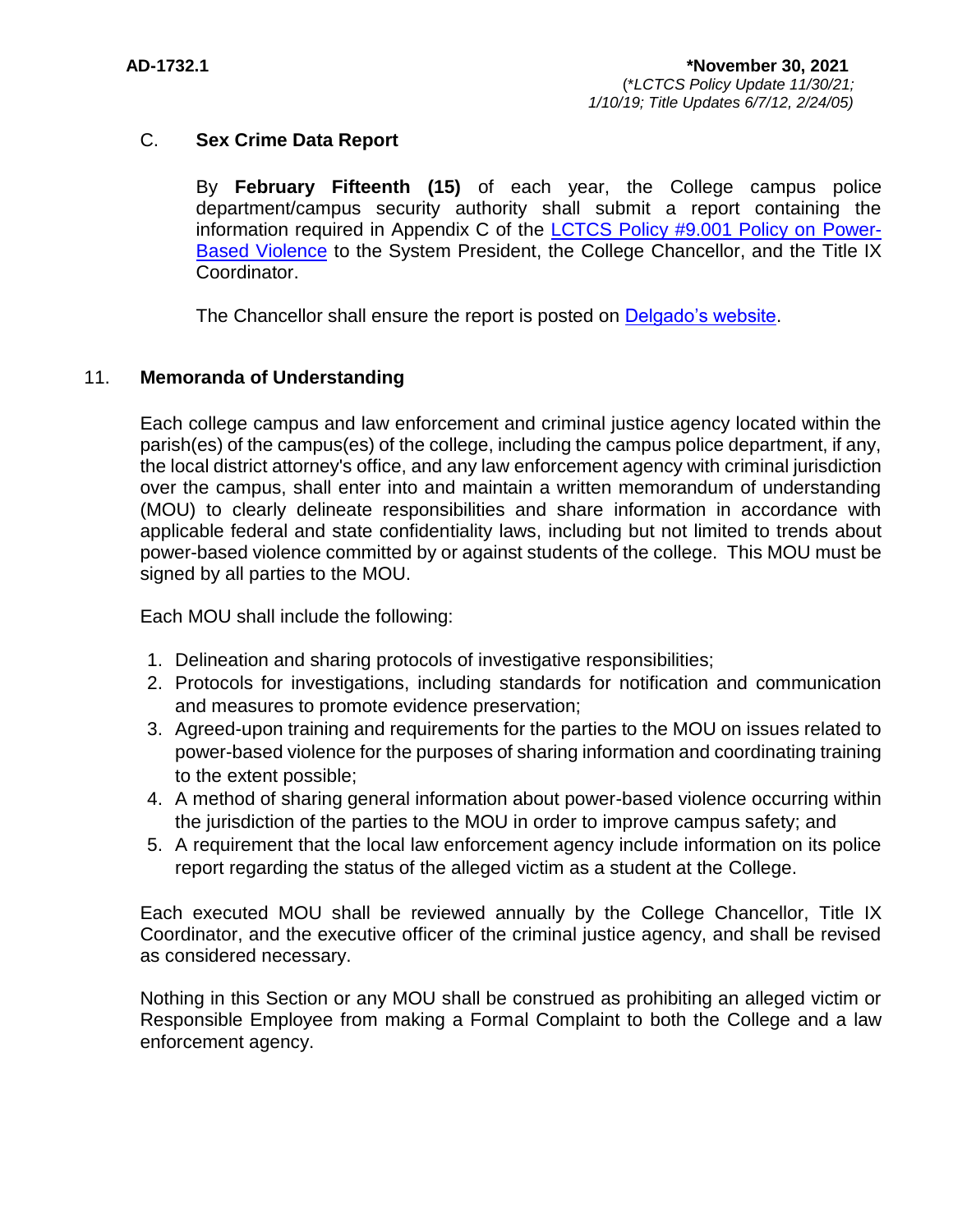## 12. **Campus Power-Based Violence Policies**

The College shall institute policies incorporating the policies and best practices prescribed by LCTCS regarding the prevention and reporting of incidents of power-based violence committed by or against students of the College.

The policies, at a minimum, shall require the College to provide for the following:

- 1. **Confidential Advisors** (see Section 9B, *Confidential Advisors* )
- 2. **Website** (see Section 13, *Website Compliance*)
- 3. **Online Reporting** (see Section 5A(4), *Online Reporting*)
- 4. **Amnesty Policy** (see Section 5H, *Immunities and Amnesty*)
- 5. **Training** (see Section 9, *Training*)
- 6. **Inter-campus Transfer Policy** (see Section 6C(2), *Transcript Notation*)
- 7. **Victims' Rights Policy** (see Attachment B, *Statement of the Rights of the Parties*)

#### 13. **Website Compliance**

In addition to publishing the specified reports outlined in this Policy, the College must list on their websites:

- Contact information for obtaining a Confidential Advisor;
- Reporting options for alleged victims of power-based violence;
- The process of investigation and disciplinary proceedings of the College;
- The process of investigation and adjudication of the criminal justice system;
- Potential reasonable accommodations that the College may provide to an alleged victim;
- The telephone number and website address for a local, state, or national hotline providing information to victims of power-based violence, which shall be updated at least on an annual basis;
- The name and location of the nearest medical facility where an individual may have a rape kit administered by an individual trained in sexual assault forensic medical examination and evidence collection, and information on transportation options and available reimbursement for a visit to such facility;
- Each current memorandum of understanding between the College and local law enforcement and criminal justice agency located within the parish of the campus(es) (12:15-13:5); and
- Data publications as specified in Section 10, *Data Publications*.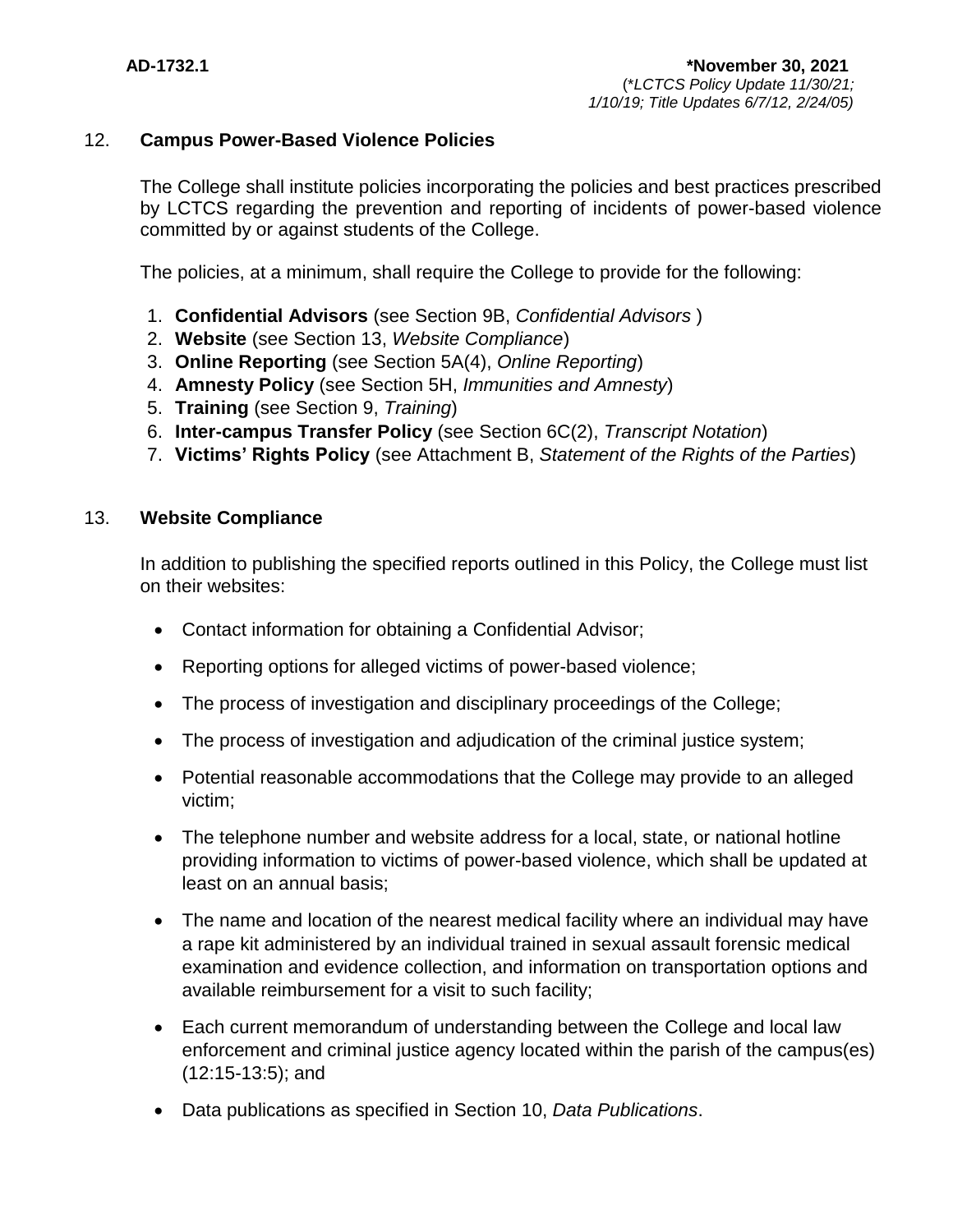#### 14. **Cancellation**

This policy and procedures memorandum cancels AD-1732.1, Campus Sexual Misconduct, dated 1/10/2019, and BA-1733.1A, Violence in the Workplace dated 9/16/2003.

#### *Attachments:*

Delgado [Power-Based Violence/ Title IX Formal Grievance Procedures](http://docushare3.dcc.edu/docushare/dsweb/Get/Document-7990) Power-Based Violence Definitions (Attachment A) Statement of the Rights of the Parties (Attachment B)

## *Policy Reference:*

- Louisiana Community and Technical College System [Policy #9.001 Policy on Power-](https://campussuite-storage.s3.amazonaws.com/prod/1558543/91b64910-2d2e-11e8-8c09-0a7155647e8a/2332545/120ee03a-31cd-11ec-bca0-02b4ec425fd5/file/9.001%20LCTCS%20POLICY%20ON%20POWER-BASED%20VIOLENCE%2010.20.21.pdf)[Based Violence/Sexual Misconduct](https://campussuite-storage.s3.amazonaws.com/prod/1558543/91b64910-2d2e-11e8-8c09-0a7155647e8a/2332545/120ee03a-31cd-11ec-bca0-02b4ec425fd5/file/9.001%20LCTCS%20POLICY%20ON%20POWER-BASED%20VIOLENCE%2010.20.21.pdf)
- Louisiana Community and Technical College System [Policy #9.002 Title IX Grievance](https://campussuite-storage.s3.amazonaws.com/prod/1558543/91b64910-2d2e-11e8-8c09-0a7155647e8a/2332546/120ee65c-31cd-11ec-9fc1-02b4ec425fd5/file/9.002%20LCTCS%20TITLE%20IX%20GRIEVANCE%20PROCEDURES%2010.20.21.pdf)  **[Procedures](https://campussuite-storage.s3.amazonaws.com/prod/1558543/91b64910-2d2e-11e8-8c09-0a7155647e8a/2332546/120ee65c-31cd-11ec-9fc1-02b4ec425fd5/file/9.002%20LCTCS%20TITLE%20IX%20GRIEVANCE%20PROCEDURES%2010.20.21.pdf)**

Louisiana Board of Regents [Uniform Policy on Power-Based Violence/ Sexual](https://regents.la.gov/divisions/legal-affairs/uniformpbvpolicy/)  **[Misconduct](https://regents.la.gov/divisions/legal-affairs/uniformpbvpolicy/)**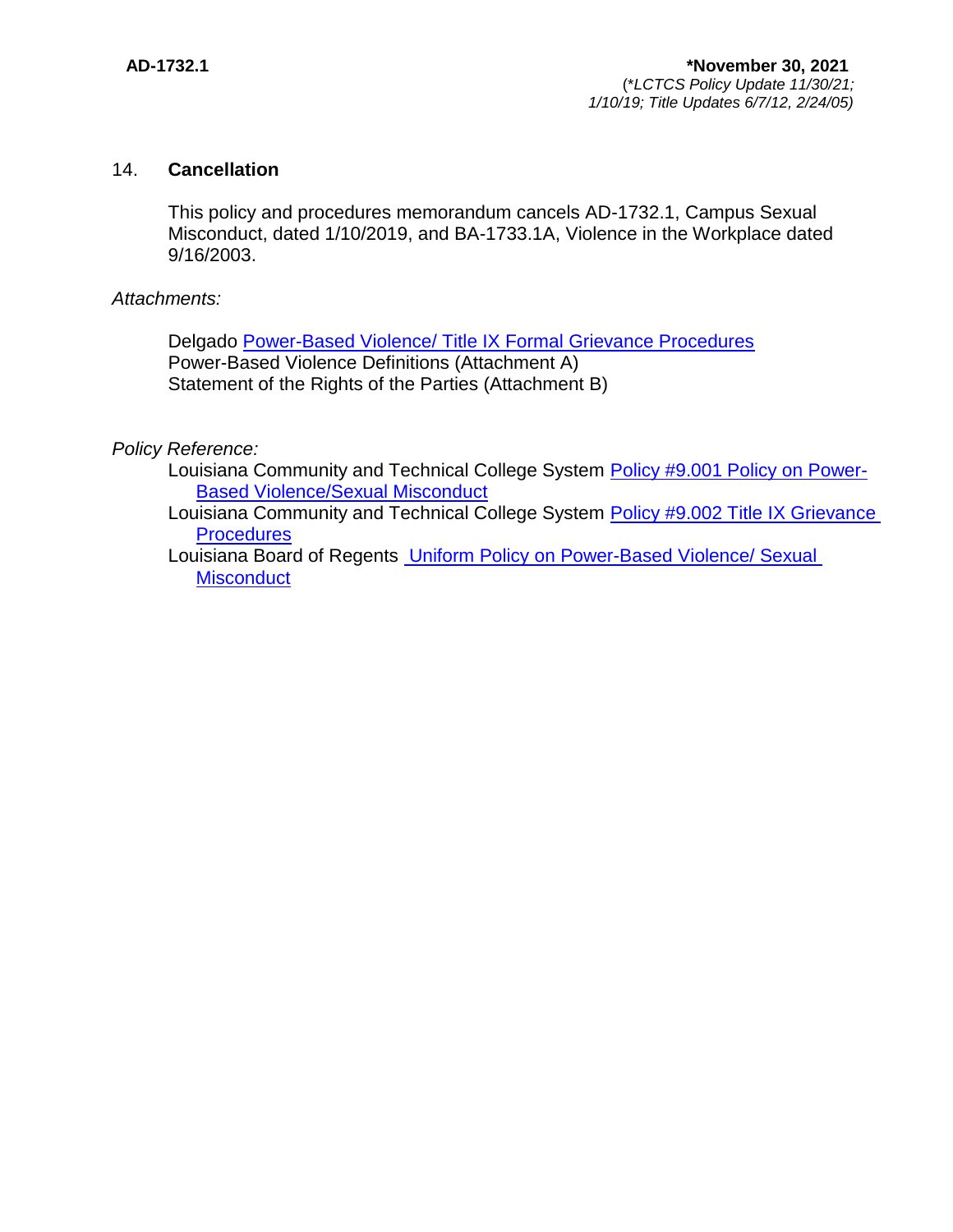# **POWER-BASED VIOLENCE DEFINITIONS**

For purposes of this Policy, the following terms will have corresponding definitions.

**Advisor**: In a Title IX conduct case or other power-based violence case involving a student, a person chosen by a party or appointed by the Institution to accompany the party to meetings related to the resolution process, to advise the party on that process, and to conduct cross-examination for the party at the hearing, if any.

**Chancellor:** The chief executive officer of a public postsecondary education Institution.

**Coercion:** The use of express or implied threats, intimidation, or physical force, which places an individual in fear of immediate harm or physical injury or causes a person to engage in unwelcome sexual activity. Coercion also includes administering a drug, intoxicant, or similar substance with the intent to impair that person's ability to consent prior to engaging in sexual activity.

**Complainant:** An individual who is alleged to be the victim of behavior that could constitute powerbased violence under this policy (or an individual who is alleged to be the victim of conduct that could constitute sexual harassment under Title IX) irrespective of whether a Formal Complaint has been filed.

**Confidential Advisor:** In a Title IX conduct case or other power-based violence case involving a student, a person designated by an Institution to provide emergency and ongoing support to students who are alleged victims of power-based violence.

**Consent:** Consent to engage in sexual activity must exist from beginning to end of each instance of sexual activity. Consent is demonstrated through mutually understandable words and/or actions that clearly indicate a willingness to engage in a specific sexual activity. Silence alone, without actions evidencing permission, does not demonstrate Consent. Consent must be knowing and voluntary. To give Consent, a person must be of legal age. Assent does not constitute Consent if obtained through coercion or from an individual whom the Alleged Offender knows or reasonably should know is incapacitated. The responsibility of obtaining Consent rests with the person initiating sexual activity. Use of alcohol or drugs does not diminish one's responsibility to obtain Consent. Consent to engage in sexual activity may be withdrawn by any person at any time. Once withdrawal of Consent has been expressed, the sexual activity must cease. Consent is automatically withdrawn by a person who is no longer capable of giving Consent. A current or previous consensual dating or sexual relationship between the parties does not itself imply Consent or preclude a finding of responsibility.

**Decision Maker:** An individual selected by the institution and charged with determining responsibility for an allegation of power-based violence.

**Employee**: An employee is defined as:

- i. An administrative officer, official, or employee of a public postsecondary education board or Institution.
- ii. Anyone appointed to a public postsecondary education board or Institution.
- iii. Anyone employed by or through a public postsecondary education board or Institution.
- iv. Anyone employed by a foundation or association related to a System Management Board or Institution.

The employee category does not include a student enrolled at a public postsecondary Institution unless the student works for the Institution in a position such as a teaching assistant or residential advisor.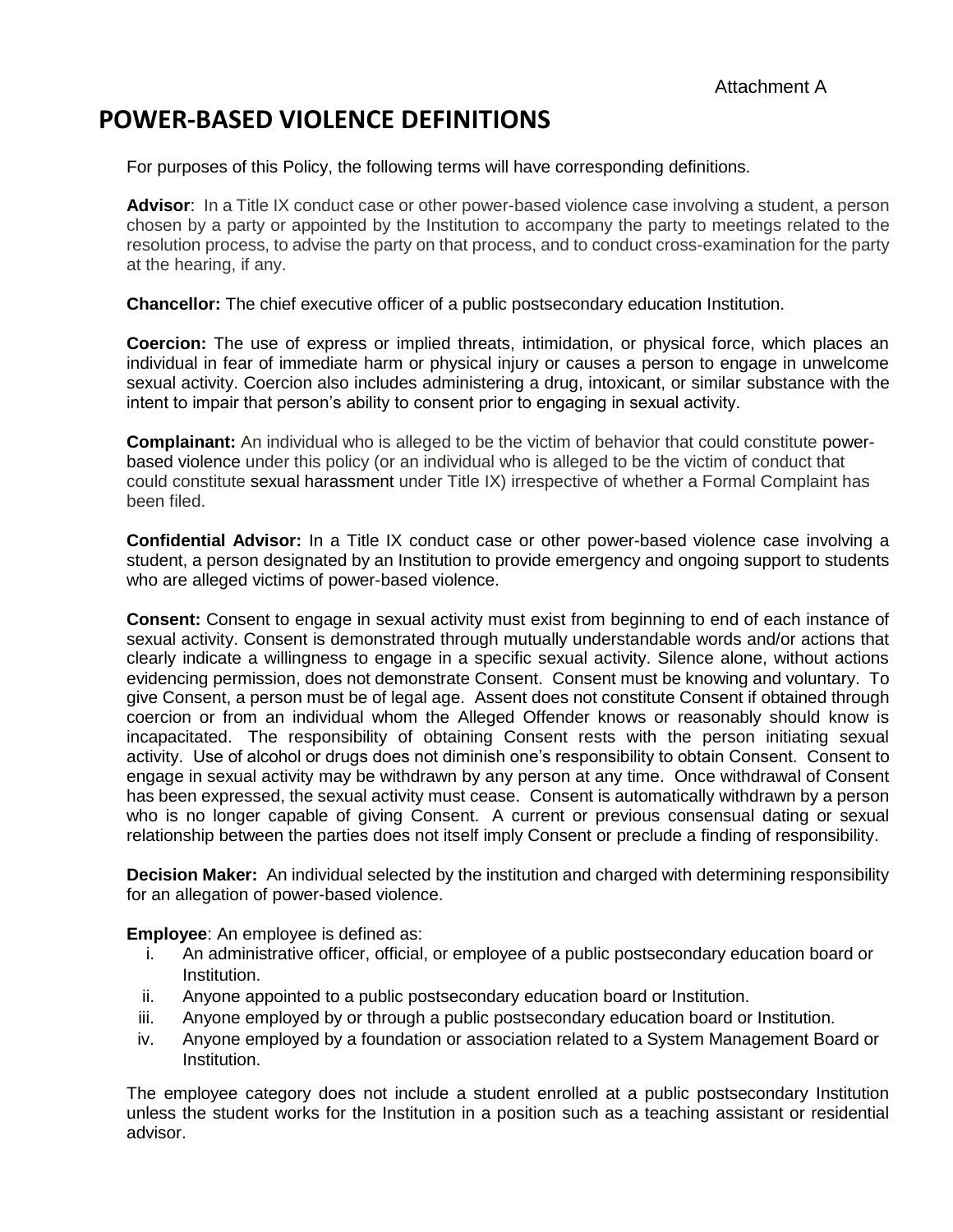**Formal Complaint:** A signed document filed by a Complainant or signed by the Title IX Coordinator alleging power-based violence or retaliation and requesting the Institution investigate and possibly adjudicate the alleged issue. A third party who knows of or witnessed an incident of power-based violence but who did not suffer such conduct themselves may request that the Institution treat their third-party Report as a Formal Complaint. The Institution can convert a Report to a Formal Complaint if it determines that, in order to meet its state and/or federal obligations to provide a safe and nondiscriminatory environment for the broader institutional community, it must take further steps to address and resolve the matter.

For purposes of alleged misconduct that satisfies the jurisdictional requirements of Title IX, see Formal Complaint in the Title IX Grievance Policy.

**Institution/Member College:** A public postsecondary education institution.

**Informal Resolution:** A voluntary process that is separate and distinct from an Institution's investigation and adjudication processes that allows the parties (i.e., Complainant and Respondent) to reach a mutually agreeable resolution.

**Incapacitation:** An individual is considered to be incapacitated if, by reason of mental or physical condition, the individual is manifestly unable to make a knowing and deliberate choice to engage in sexual activity. Individuals who are asleep, unresponsive, or unconscious are incapacitated. Other indicators that an individual may be incapacitated include, but are not limited to, inability to communicate coherently, inability to dress/undress without assistance, inability to walk without assistance, slurred speech, loss of coordination, vomiting, or inability to perform other physical or cognitive tasks without assistance.

**Investigators:** Individuals designated by the Title IX Coordinator to conduct an investigation of alleged power-based violence. The Investigators will be trained individuals who objectively collects and examines the facts and circumstances of potential violations of this Policy and documents them for review. The Investigators will be neutral and will not have a conflict of interest or bias against the Complainant or Respondent, or Complainants and Respondents generally.

**Mandatory Reporter:** An individual who is obligated by law to report any knowledge they may have of power-based violence. For purposes of this Policy, mandatory reporters include Responsible Employees. (See definition of Responsible Employee.)

**Power-based Violence/Sexual Misconduct:** Any form of interpersonal violence intended to control or intimidate another person through the assertion of power over the person, to include the following:

- a. Dating violence [\(R.S. 46:2151\(C\)\).](http://legis.la.gov/legis/Law.aspx?d=100568)
- b. Domestic abuse and family violence  $(R.S. 46:2121.1(2)$  and  $2132(3)$ ). For the purpose of this Part, domestic abuse shall also include any act or threat to act that is intended to coerce, control, punish, intimidate, or exact revenge on the other party, for the purpose of preventing the victim from reporting to law enforcement or requesting medical assistance or emergency victim services, or for the purpose of depriving the victim of the means or ability to resist the abuse or escape the relationship.
- c. Nonconsensual observation of another person's sexuality without the other person's consent, including voyeurism [\(R.S. 14:283.1\)](http://xhttp/legis.la.gov/Legis/Law.aspx?d=78391), video voyeurism [\(R.S. 14:283\)](http://legis.la.gov/Legis/Law.aspx?d=78391), nonconsensual disclosure of a private image  $(R.S. 14:283.2)$  $(R.S. 14:283.2)$ , and peeping tom activities  $(R.S. 14:284)$ .
- d. Sexual assault [\(R.S. 14:41,](http://legis.la.gov/Legis/Law.aspx?d=78528) [42](http://legis.la.gov/Legis/Law.aspx?d=78529) through [43.5,](http://legis.la.gov/Legis/Law.aspx?d=78536) [89, 89.1,](http://legis.la.gov/Legis/Law.aspx?d=78695) and [106\)](http://legis.la.gov/Legis/Law.aspx?d=78258).
	- i. Sexual Battery  $(14:43.1)$
	- ii. Misdemeanor sexual battery [\(14:43.1.1\)](http://legis.la.gov/Legis/Law.aspx?d=963337)
	- iii. Second degree sexual battery [\(14:43.2\)](http://legis.la.gov/Legis/Law.aspx?d=78533)
	- iv. Oral sexual battery [\(14:43.3\)](http://legis.la.gov/Legis/Law.aspx?d=78534)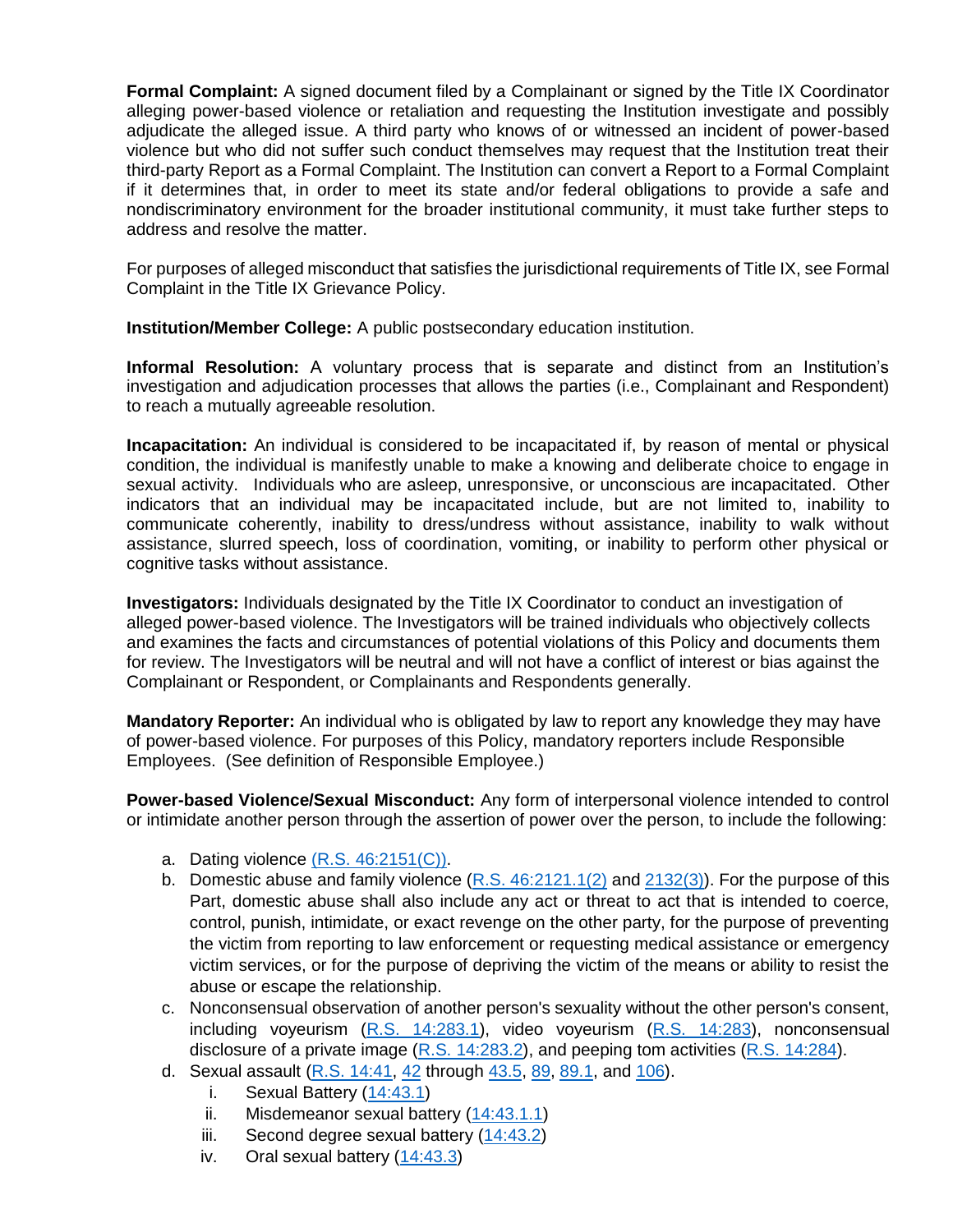- v. Female genital mutilation [\(14:43.4\)](http://legis.la.gov/Legis/Law.aspx?d=78535)
- vi. Intentional exposure to HIV [\(14:43.5\)](http://legis.la.gov/Legis/Law.aspx?d=78536)
- vii. Crime against nature [\(14:89\)](http://legis.la.gov/Legis/Law.aspx?d=78695)
- viii. Aggravated Crime against nature [\(14:89.1\)](http://legis.la.gov/Legis/Law.aspx?d=78696)
- ix. Obscenity [\(14:106\)](http://legis.la.gov/Legis/Law.aspx?d=78258)
- e. Sexual exploitation means an act attempted or committed by a person for sexual gratification, financial gain, or other advancement through the abuse of another person's sexuality including prostituting another person [\(R.S. 14:46.2](http://legis.la.gov/Legis/Law.aspx?d=320889) and [82](http://legis.la.gov/Legis/Law.aspx?d=78677) through [86\)](http://legis.la.gov/Legis/Law.aspx?d=78687).
	- i. Human trafficking [\(14:46.2\)](http://legis.la.gov/Legis/Law.aspx?d=320889)
	- ii. Prostitution [\(14:82\)](http://legis.la.gov/Legis/Law.aspx?d=78677)
	- iii. Prostitution of person under 18 [\(14:82.1\)](http://legis.la.gov/Legis/Law.aspx?d=78678)
	- iv. Purchase of commercial sexual activity [\(14:82.2\)](http://legis.la.gov/Legis/Law.aspx?d=919550)
	- v. Solicitation for prostitutes [\(14:83\)](http://legis.la.gov/Legis/Law.aspx?d=78679)
	- vi. Inciting prostitution [\(14:83.1\)](http://legis.la.gov/Legis/Law.aspx?d=78680)
	- vii. Promoting prostitution [\(14:83.2\)](http://legis.la.gov/Legis/Law.aspx?d=78681)
	- viii. Prostitution by massage [\(14:83.3\)](http://legis.la.gov/Legis/Law.aspx?d=78682)
	- ix. Sexual massages [\(14:83.4\)](http://legis.la.gov/Legis/Law.aspx?d=78683)
	- x. Pandering (sexual)  $(14:84)$
	- xi. Letting premises for prostitution [\(14:85\)](http://legis.la.gov/Legis/Law.aspx?d=78685)
	- xii. Enticing persons into prostitution [\(14:86\)](http://legis.la.gov/Legis/Law.aspx?d=78687)
- f. Sexual harassment means unwelcome sexual advances, requests for sexual favors, and other verbal, physical, or inappropriate conduct of a sexual nature when the conduct explicitly or implicitly affects an individual's employment or education, unreasonably interferes with an individual's work or educational performance, or creates an intimidating, hostile, or offensive work or educational environment and has no legitimate relationship to the subject matter of a course or academic research.
- g. Stalking  $(R.S. 14:40.2)$  and cyberstalking  $(R.S. 14:40.3)$ .
- h. Unlawful communications [\(R.S. 14:285\)](http://legis.la.gov/Legis/Law.aspx?d=78393).
- i. Unwelcome sexual or sex- or gender-based conduct that is objectively offensive and has a discriminatory intent.

**Power-Based Violence/ Title IX Grievance Procedure:** A process for addressing and resolving a "Formal Complaint" of Power-Based Violence or Sexual Misconduct that satisfies requirements the definitions set forth in this and overarching policies and as set forth in 34 C.F.R. §106.30. See the College's [Power-Based Violence/ Title IX Formal Grievance Procedures](http://docushare3.dcc.edu/docushare/dsweb/Get/Document-7990) and [LCTCS Policy #9.002 Title](https://campussuite-storage.s3.amazonaws.com/prod/1558543/91b64910-2d2e-11e8-8c09-0a7155647e8a/2332546/120ee65c-31cd-11ec-9fc1-02b4ec425fd5/file/9.002%20LCTCS%20TITLE%20IX%20GRIEVANCE%20PROCEDURES%2010.20.21.pdf)  [IX Grievance Procedures](https://campussuite-storage.s3.amazonaws.com/prod/1558543/91b64910-2d2e-11e8-8c09-0a7155647e8a/2332546/120ee65c-31cd-11ec-9fc1-02b4ec425fd5/file/9.002%20LCTCS%20TITLE%20IX%20GRIEVANCE%20PROCEDURES%2010.20.21.pdf) for key terms.

**Respondent:** An individual who has been accused in a Report or Formal Complaint of conduct that could constitute power-based violence prohibited under this Policy (or, under the Title IX Grievance policy, an individual alleged to be the perpetrator of conduct that could constitute sexual harassment under Title IX).

**Responsible Employee:** An employee who receives a direct statement regarding or witnesses an incident of power-based violence. Responsible Employees do not include an employee designated as a Confidential Advisor pursuant to R.S. 17:3399.15(B) or an employee who has privileged communications with a student as provided by law.

**System:** A Louisiana public postsecondary management board.

**System President:** The president of a public postsecondary education system.

**Supportive Measures:** Non-disciplinary, non-punitive individualized services offered as appropriate, as reasonably available, and without fee or charge to the parties before or after the filing of a Formal Complaint or where no Formal Complaint has been filed. Such measures are designed to restore or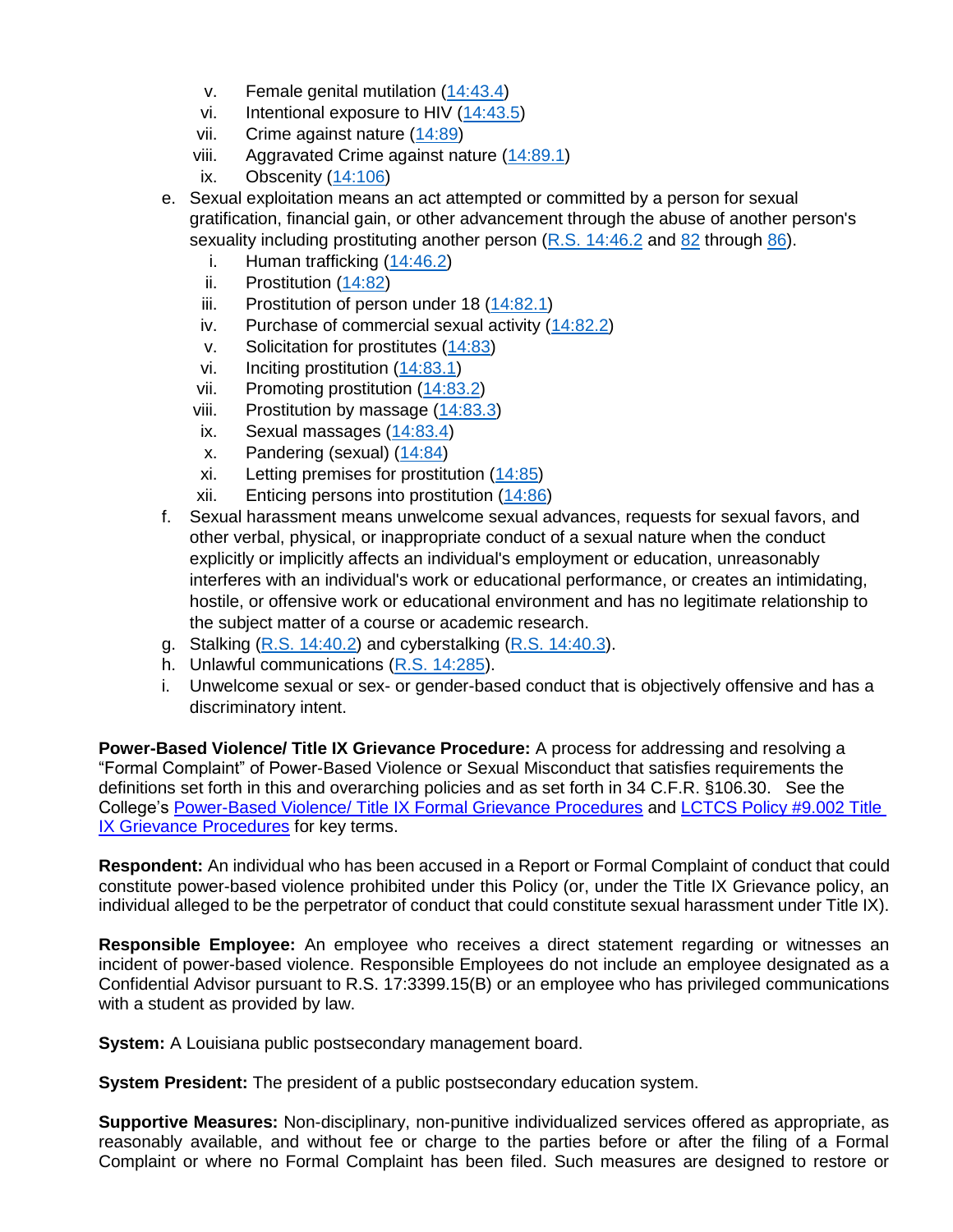preserve equal access to the education program or activity without unreasonably burdening the other party, including measures designed to protect the safety of all parties or the Institution's educational environment, or deter sexual harassment. Supportive Measures may include counseling, extensions of deadlines or other course-related adjustments, modifications of work or class schedules, campus escort services, mutual restrictions on contact between the parties, changes in work or housing locations, leaves of absence, increased security and monitoring of certain areas of the campus, and other similar measures.

**Title IX Coordinator:** The individual designated by a public postsecondary education institution as the official for coordinating the Institution's efforts to comply with and carry out its responsibilities under Title IX of the Education Amendments of 1972 and Act 472 the 2021 Regular Legislative Session of the Louisiana Legislature.

**Title IX Sexual Harassment:** For the purposes of determining whether power-based violence will be treated as a potential violation of Title IX in accordance with the Title IX Grievance Procedure, Title IX sexual harassment means conduct on the basis of sex that satisfies one or more of the following:

- A. An employee of the Institution conditioning the provision of an aid, benefit, or service of the recipient on an individual's participation in unwelcome sexual conduct;
- B. Unwelcome conduct determined by a reasonable person to be so severe, pervasive, and objectively offensive that it effectively denies a person equal access to the recipient's education program or activity; or
- C. "Sexual assault" as defined in 20 U.S.C. 1092(f)(6)(A)(v), "dating violence" as defined in 34 U.S.C. 12291(a)(10), "domestic violence" as defined in 34 U.S.C. 12291(a)(8), or "stalking" as defined in 34 U.S.C. 12291(a)(30).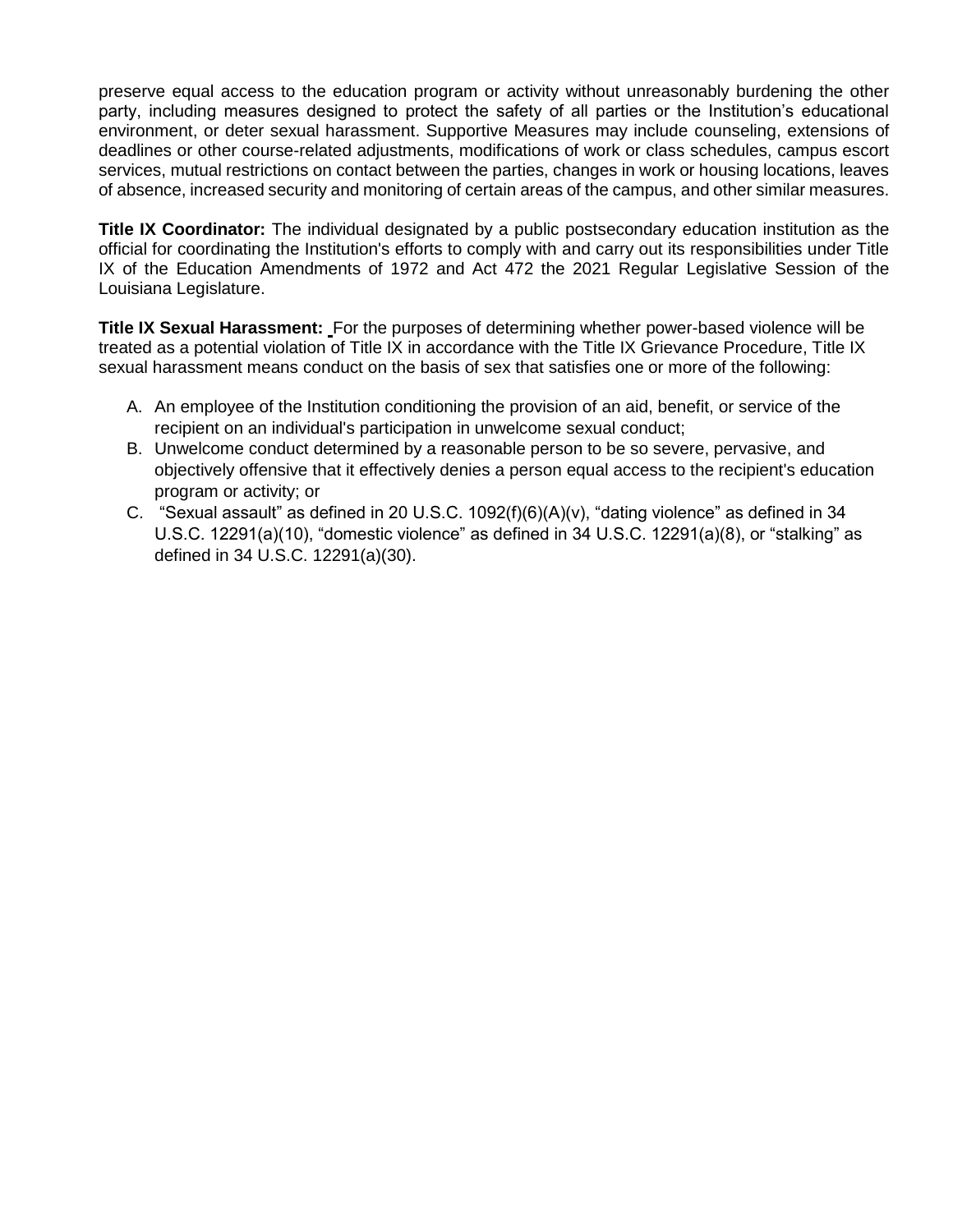## Attachment B

# **STATEMENT OF THE RIGHTS OF THE PARTIES**

- The right to an equitable investigation and resolution of all credible allegations of prohibited harassment or discrimination made in good faith to LCTCS or its colleges' officials.
- The right to timely written notice of all alleged violations, including the identity of the parties involved (if known), the precise misconduct being alleged, the date and location of the alleged misconduct (if known), the implicated policies and procedures, and possible sanctions.
- The right to timely written notice of any material adjustments to the allegations (e.g., additional incidents or allegations, additional Complainants, unsubstantiated allegations) and any attendant adjustments needed to clarify potentially implicated policy violations.
- The right to be informed in advance of any public release of information regarding the allegation(s) or underlying incident(s), whenever possible.
- The right not to have any personally identifiable information released to the public without consent provided, except to the extent permitted by law.
- The right to be treated with respect by LCTCS or its college officials.
- The right to have LCTCS or its colleges' policies and procedures followed without material deviation.
- The right not to be pressured to mediate or otherwise informally resolve any reported misconduct involving violence, including sexual violence.
- The right not to be discouraged by LCTCS or its college officials from reporting sexual misconduct or discrimination to both on-campus and off-campus authorities.
- The right to be informed by LCTCS or its college officials of options to notify proper law enforcement authorities, including on-campus and local police, and the option(s) to be assisted by LCTCS or its college authorities in notifying such authorities, if the party so chooses. This also includes the right not to be pressured to report, as well.
- The right to have allegations of violations of this Policy responded to promptly and with sensitivity by LCTCS or its college law enforcement and/or other LCTCS college officials.
- The right to be informed of available interim actions and supportive measures, such as counseling; advocacy; health care; legal, student financial aid, visa, and immigration assistance; or other services, both on campus and in the community.
- The right to a LCTCS or its college-implemented no-contact order or a no-trespass order against a non-affiliated third party when a person has engaged in or threatens to engage in stalking, threatening, harassing, or other improper conduct that presents a danger to the welfare of the party or others.
- The right to be informed of available assistance in changing academic, living, and/or working situations after an alleged incident of discrimination, harassment, and/or retaliation, if such changes are reasonably available. No formal report, or investigation, either campus or criminal, needs to occur before this option is available. Such actions may include, but are not limited to:
	- $\circ$  Relocating an on-campus student's housing to a different on-campus location
	- o Assistance from LCTCS or its college staff in completing the relocation
	- $\circ$  Changing an employee's work environment (e.g., reporting structure, office/workspace relocation)
	- o Transportation accommodations
	- o Visa/immigration assistance
	- o Arranging to dissolve a housing contract and a pro-rated refund
	- o Exam, paper, and/or assignment rescheduling or adjustment
	- $\circ$  Receiving an incomplete in, or a withdrawal from, a class (may be retroactive)
	- o Transferring class sections
	- o Temporary withdrawal/leave of absence (may be retroactive)
	- o Campus safety escorts
	- o Alternative course completion options.
- The right to have the LCTCS or its colleges maintain such actions for as long as necessary and for supportive measures to remain private, provided privacy does not impair the LCTCS or its colleges' ability to provide the supportive measures.